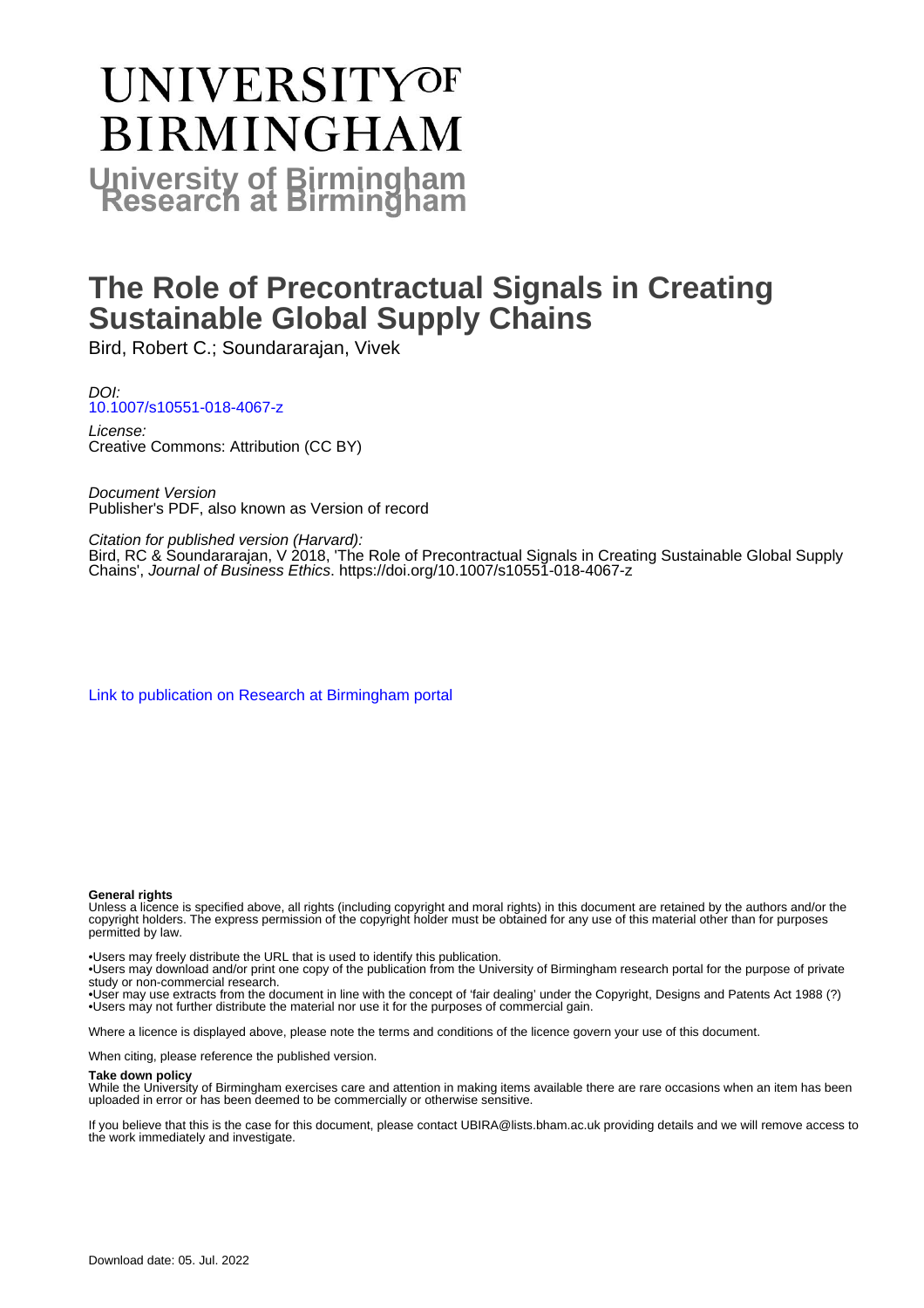**ORIGINAL PAPER**



### **The Role of Precontractual Signals in Creating Sustainable Global Supply Chains**

**Robert C. Bird1 · Vivek Soundararajan2**

Received: 8 April 2018 / Accepted: 14 November 2018 © The Author(s) 2018

#### **Abstract**

Global supply chains enhance value, but are subject to governance problems and encourage evasive practices that deter sustainability, especially in developing countries. This article proposes that the precontractual environment, where parties are interested in trade but have not yet negotiated formal terms, can enable a unique process for building long-term sustainable relations. We argue that precontractual signals based on relation-specific investments, promises of repeated exchange, and reassuring cheap talk can be leveraged in precontract by the power of framing. We show how these framing signals are amplified in precontract because the lack of credible information, minimal time for reflection, and the role of risk-aversion present in supply chain contract negotiations. The result is a process that is uniquely productive for building long-term and valuegenerating contractual relations in supply chains, particularly in skeptical or even hostile negotiating contexts. We then show how framed precontractual signals generate a joint contractual surplus through a supernormal profit known as a relational rent. This rent can be invested to improve sustainable practices, an efficient option in a competitive market due to the second order effects that sustainable practices generate. This novel process we propose thus potentially generates superior returns to other trust measures and encourages focus on precontract as a fertile environment for building sustainable investments.

**Keywords** Sustainability · Global supply chains · Precontract · Framing · Developing countries

Sustainability is an important component of multi-tier global supply chains (Levy et al.  $2015$ ).<sup>[1](#page-1-0)</sup> There is evidence that sustainable supply chains improve product quality (Van der Vorst et al. [2009](#page-14-0)), unlock new markets (Hassini et al. [2012](#page-12-0)), increase consumer engagement (Linton et al. [2007](#page-13-1)), and deliver superior economic performance (Rao and Holt [2005\)](#page-13-2). Sustainability in global supply chains is also of pressing social importance, impacting the health, safety, human rights, and economic development of workers (Maloni and Brown [2006\)](#page-13-3). Sustainable practices also influence important environmental challenges such as climate change, pollution, and hyper-exploitation of non-renewable resources (Linton et al. [2007\)](#page-13-1). As a result, a growing literature has emerged

 $\boxtimes$  Vivek Soundararajan v.soundararajan@bham.ac.uk Robert C. Bird Robert.Bird@business.uconn.edu in implementation of sustainability in supply chains (Van Bommel [2011\)](#page-11-0).

Supply chain sustainability is increasingly understood as implicating issues of contractual governance (Lumineau and Henderson [2012;](#page-13-4) Lumineau and Malhotra [2011\)](#page-13-5). Contractual governance is defined as the formal means between buyer and seller by which they safeguard the exchange of goods or services (Olander et al. [2010\)](#page-13-6). Contractual governance is based on transaction cost economics, which theorizes that managers align inter-firm relationships to manage potential hazards in the exchange. Such alignment is obtained through agreements that establish outcomes for unexpected events and define remedies for breach (Poppo and Zenger [2002](#page-13-7)).

The allure of contractual governance is that when unexpected events occur agreements will be enforced as agreed or equivalent damages paid. However, firms in global supply chains increasingly conduct business in economies where institutions responsible for enforcing contracts are weak

<sup>&</sup>lt;sup>1</sup> School of Business, University of Connecticut, Storrs, CT, USA

<sup>&</sup>lt;sup>2</sup> Birmingham Business School, University of Birmingham, Birmingham, West Midlands, UK

<span id="page-1-0"></span><sup>&</sup>lt;sup>1</sup> We interpret the term 'sustainability' in a broad fashion. More than environmentally aware supply chain management, a supply chain is sustainable when it is managed by taking economic, social, environmental, and related dimensions into account in decision-making.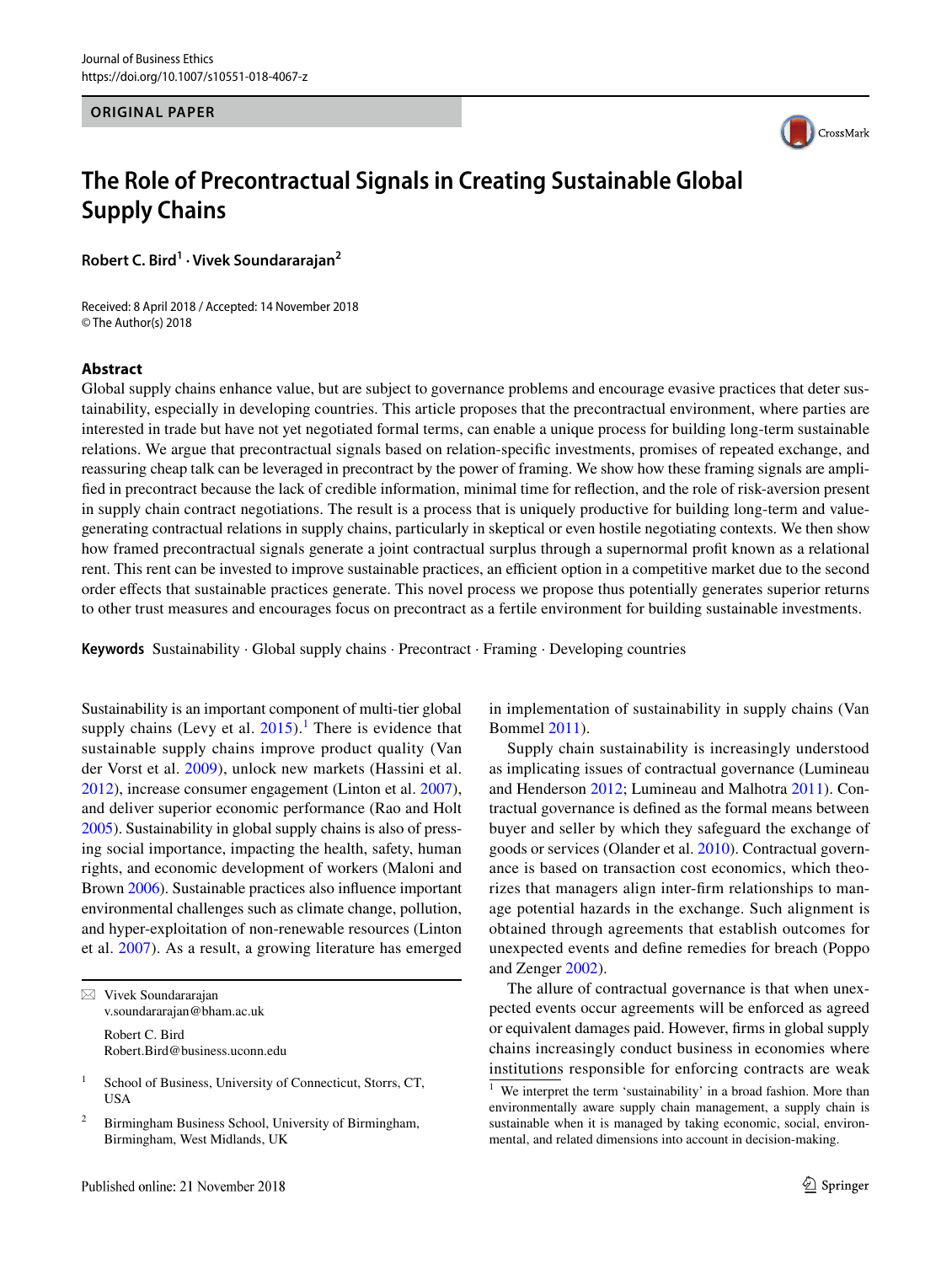(Levitsky and Murillo [2009\)](#page-13-8). India, Bangladesh, and similar nations that frequently host source providers for supply chains exemplify such environments (Trebilcock and Leng [2006](#page-14-1)). Without these prerequisite economic and social institutions, contractual governance in supply chains cannot effectively function through formal enforcement alone (Dixit [2009\)](#page-11-1).

Exacerbating this problem is that firms in the global supply chain environment too often cannot assume the presence of extracontractual governance factors such as trust and relationships (Lund-Thomsen and Nadvi [2010\)](#page-13-9). Lead firms grant suppliers short-term spot contracts, view them as interchangeable, and express little concern for the individual firms from which they source (Grimm et al.  $2016$  $2016$ ).<sup>2</sup> Suppliers in turn perceive lead firms as fickle, demanding, and fixated on lowest price (Soundararajan et al. [2018](#page-14-2)). As a result, lead firms and suppliers may have little if any trust in one another.

While other works have examined the role of contract performance (Kalkanci et al. [2011](#page-12-2)), contract enforcement (Lin [2009\)](#page-13-10), and contract remedies (Cafaggi [2013](#page-11-2)) within the supply chain context, the literature exploring the role of precontractual activity in building sustainable global supply chains is almost non-existent. A precontractual environment is the period when two or more parties have expressed initial interest in negotiating a contract but have not yet agreed on the entirety of the contract's terms (Bebchuk and Ben-Shahar [2001\)](#page-11-3). Precontractual behavior is an essential part of contracting where emergent norms, bargaining power, and enforceable terms are cemented (Kostritsky [1997](#page-12-3)). Precontractual conduct can impact contractual performance and the effectiveness of successive contracts between the parties (Kostritsky [1998](#page-12-4)). Although the limited evidence available on the impact of precontractural conduct on supply chain relations and performance is promising (Beer et al. [2017](#page-11-4)), there is more work that needs to be done to understand the impact of precontractual conduct on sustainable supply chains. We narrow this scholarly gap by developing a process of how precontractual signals by the lead firm and supplier can facilitate the development of sustainable global supply chains. We leverage the role of framing, the organization and presentation of information to emphasize a current or desired state of existence (Soundararajan and Brammer [2018](#page-14-3); Giorgi and Weber [2015](#page-12-5)), as a signaling channel. We show that, unlike environments of contractual performance and remedy, framing is amplified in precontractual environments where trust perceptions remain fluid, anticipation of

<span id="page-2-0"></span>In this manuscript we use "suppliers" to mean suppliers that are at base of the supply chain or are otherwise distant in time, space, or intervening links from the lead firm.

future returns is strong, and prior contractual experience with one another has yet to influence the emerging relation.

We begin by exploring the conflicting incentives of lead firms and suppliers that impede the development of sustainable practices. We show how framed signals, including relation-specific investments, offers of repeated exchange and cheap talk, can help build trust and generate relational rents in the precontractual environment. We then show how framed signals are amplified in the unique conditions of the precontractual environment. Finally, we explain how relational rents arising from framed precontractual signals solidify contractual performance and encourage a mutual commitment to sustainable practices.

#### **The Evasion Game Between Lead Firm and Supplier**

In the competitive environment of global supply chains, cost becomes the dominant concern of lead firms (Choi and Hartley [1996;](#page-11-5) Lambert et al. [1998](#page-12-6)). The lead firms, directly or through intermediaries, choose suppliers to complete their orders. Suppliers compete for business through the production parameters set by the lead firms in the contracts. With suppliers plentiful and goods standardized, lead firms will frequently shift from one supplier to another based on the best price offered in the open market (Gereffi et al. [2005](#page-12-7); Gereffi and Frederick [2010\)](#page-12-8). Profit margins in these markets, especially in supply chains in the apparel and agricultural industries, are narrow (Sridhar and Prashad [2006](#page-14-4)). Under these conditions, a spot market is created whereby anonymous and undifferentiated suppliers compete for the business of distant and indifferent lead firms. The result is an anonymously competitive price-driven equilibrium that delivers profitable but thin margins where sustainability would be of little concern.

Upsetting this cost-driven model is the recognition that environmental destruction, child labor, forced labor, or other improper working conditions are endemic to supply chains, with increasing calls for lead firms to adopt sustainable practices (McCarthy [2017;](#page-13-11) Scherer and Palazzo [2011;](#page-13-12) Scherer et al. [2016\)](#page-13-13). Non-Government Organizations (NGOs) and grassroots organizations are aware of these problems facing supply chains, and demand that firms conform to regulations and sustainability requirements (Mena and Waeger [2014](#page-13-14)). They publicize stories of malfeasance through social media and the public press, which in turn creates a nameand-shame effect on the lead firms who employ the nonsustainable suppliers (Lund-Thomsen and Nadvi [2010\)](#page-13-9).

Lead firms, typically the primary target of NGO advocacy, find themselves under pressure to respond (Barrientos and Smith [2007](#page-11-6)). For example, a recent report by Global Labour Justice, an International NGO, exposed the sexual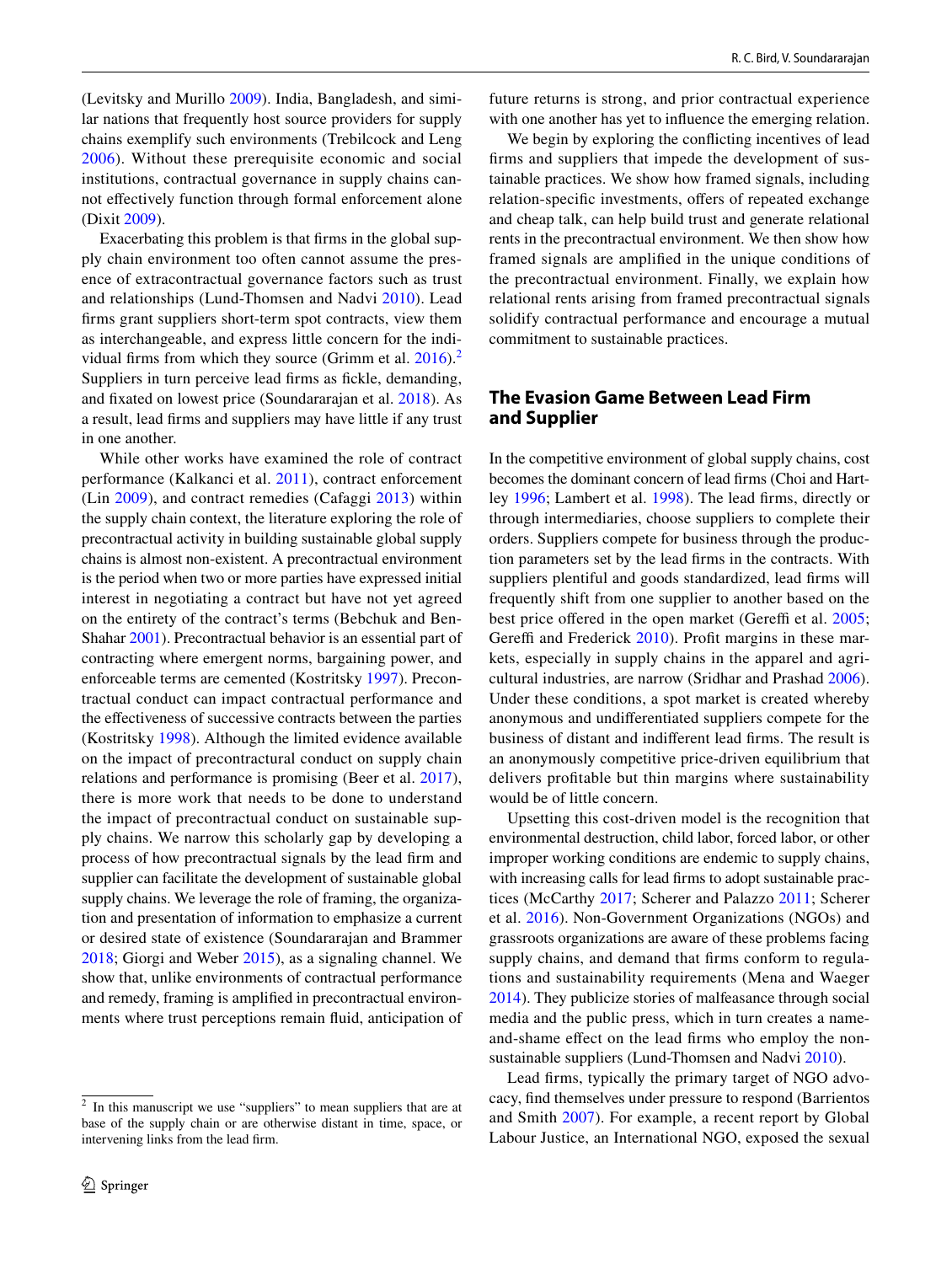and physical abuses perpitrated on women working in South Asian garment factories supplying brands like Gap and H&M. Media outlets like AlJazeera and The Guardian discussed this report thus putting pressure on brands to respond. As a result, Gap responded to the report emphasizing the policies in place to monitor and penalize such practices (Hodal [2018\)](#page-12-9). Similarly, when SOMO, a Netherland based NGO published a report on bonded labor in garment factories in South India ([https://www.somo.nl/captured-by](https://www.somo.nl/captured-by-cotton/)[cotton/\)](https://www.somo.nl/captured-by-cotton/), lead firms faced immense pressure from the media and other stakeholders to respond immediately. Unresponsive brands were heavily criticized as a result (Bhalla [2015](#page-11-7)).

However, lead firms have limited ability to witness their suppliers' day-to-day conduct and discover real conditions in the factories (Wilhelm et al. [2016\)](#page-14-5). Even if such monitoring were possible, the cost of monitoring distant and anonymous suppliers would be quite costly and may be too high to achieve profitably over time (Locke et al. [2009\)](#page-13-15). Inspections often fail to uncover problems (Gualandris et al. [2015](#page-12-10)). Lead firms also face geographic, cultural, linguistic and institutional barriers that further impede monitoring (Zhou et al. [2016](#page-14-6)). In addition, unlike product quality and quantity, sustainability practices cannot be readily detected through examination of the final product (Wilhelm et al. [2016\)](#page-14-5).

With direct monitoring of sustainability difficult, lead firms turn to sustainability certifications and social audits as information proxies (Bartley [2007](#page-11-8); Mena and Palazzo [2012](#page-13-16)). Sustainability certifications allow lead firms to rely upon these certification entities that review the suppliers and affirm conformance to appropriate environmental and social practices (Locke et al. [2009\)](#page-13-15). Such certifications convey legitimacy to NGOs and consumers in a clear and easily identifiable message (Soundararajan and Brown [2016](#page-14-7)). Given their relatively low cost and ease of publication, sustainability certifications are widely used across multiple industries in supply chains (Levy et al. [2015](#page-13-0)).

Suppliers, however, do not have the same incentives as lead firms to support sustainable practices. Suppliers, and particularly low tier suppliers, are relatively poor (Saini and Budhwar [2008\)](#page-13-17). Sustainability standards can impose substantial financial pressure and threaten their ability to survive (Awaysheh and Klassen [2010;](#page-11-9) Khan and Lund-Thomsen [2011](#page-12-11)). Furthermore, suppliers can be only weakly impacted by, and thus have limited identification with, the pressure on the lead firm or the drive for sustainability standards. Sustainability messages are often viewed by suppliers as empty statements for public consumption (Soundararajan et al. [2018\)](#page-14-2). Lead firms can be unpredictable in their supplier choices, continually changing their suppliers according to shifting demands (Soundararajan et al. [2018;](#page-14-2) Blyde [2014](#page-11-10)). Lead firm buyers can rescind contracts in volatile markets and unexpectedly contest contract terms such as quality and price (Tampe [2018\)](#page-14-8). As a result, suppliers have little motivation to invest in sustainable standards for the benefit of precarious partnership (Locke et al. [2009\)](#page-13-15).

As a result of these incentives, suppliers seek out the least cost solution by evading sustainable practices through bribery or deceit. Adept at gaming the system, suppliers can bribe the authorities tasked with auditing the enterprise, structure the firm's operations so that they appear temporarily compliant when the audit occurs, or falsify written information that is transmitted to the certifying authority (Soundararajan et al. [2018](#page-14-2)). Suppliers can also display a 'show factory' for outsiders while operating their remaining facilities in unsustainable conditions. The result is that suppliers are incentivized to pursue only symbolic compliance (Huq et al. [2016](#page-12-12); Lin [2009](#page-13-10)).

The result is an environment where governance of sustainability practices is an evasion game between lead firms, suppliers, and NGOs. Lead firms are forced to retain thirdparty investigators to ensure that sustainability expectations are satisfied. Suppliers shoulder evasion costs such as bribery and maintenance of false records in order to avoid detection. NGOs expend valuable resources investigating suppliers for violations and mobilizing other stakeholders to coerce sustainable change (Mena and Waeger [2014](#page-13-14)). The result is an inefficient outcome whereby costs are expended on avoidance, investigation, and sanction, rather than on improving social or economic welfare (Scholz [1984\)](#page-13-18).

#### **Contracts and Supply Chain Relationships**

A contract is a set of mutual and enforceable promises or obligations to perform actions at a future time (Macneil [1978\)](#page-13-19). Contracts are not just tools for exchange, but also "governance mechanisms designed to minimize transaction costs: the costs of crafting a contract and managing a relationship and losses that accrue from opportunistic behavior or lack of adaptation" (Schepker et al. [2014,](#page-13-20) p. 195). Contracts act as instruments of control (Ariño et al. [2014](#page-11-11)). They explicitly define the rights and responsibilities of parties through authority mechanisms in order to minimize opportunistic behavior. Contracts also act as instruments of coordination, encouraging dialogue and information between parties that facilitates joint understanding of goals and mechanisms to attain them (Epstein [2014](#page-11-12); Salbu [1997](#page-13-21)).

Within the supply chain management literature, numerous studies have so far examined how contracts can be structured to improve supply chain relationships and performance (e.g., Cachon and Lariviere [2005;](#page-11-13) Cao and Lumineau [2015](#page-11-14); Tsay et al. [1999;](#page-14-9) Tsay and Lovejoy [1999](#page-14-10)). For example, Cachon and Lariviere ([2005\)](#page-11-13) explored revenue sharing contracts and concluded that, while such contracts can help coordinate a supply chain with retailers who compete based on quantities, they may offer only a small benefit when compared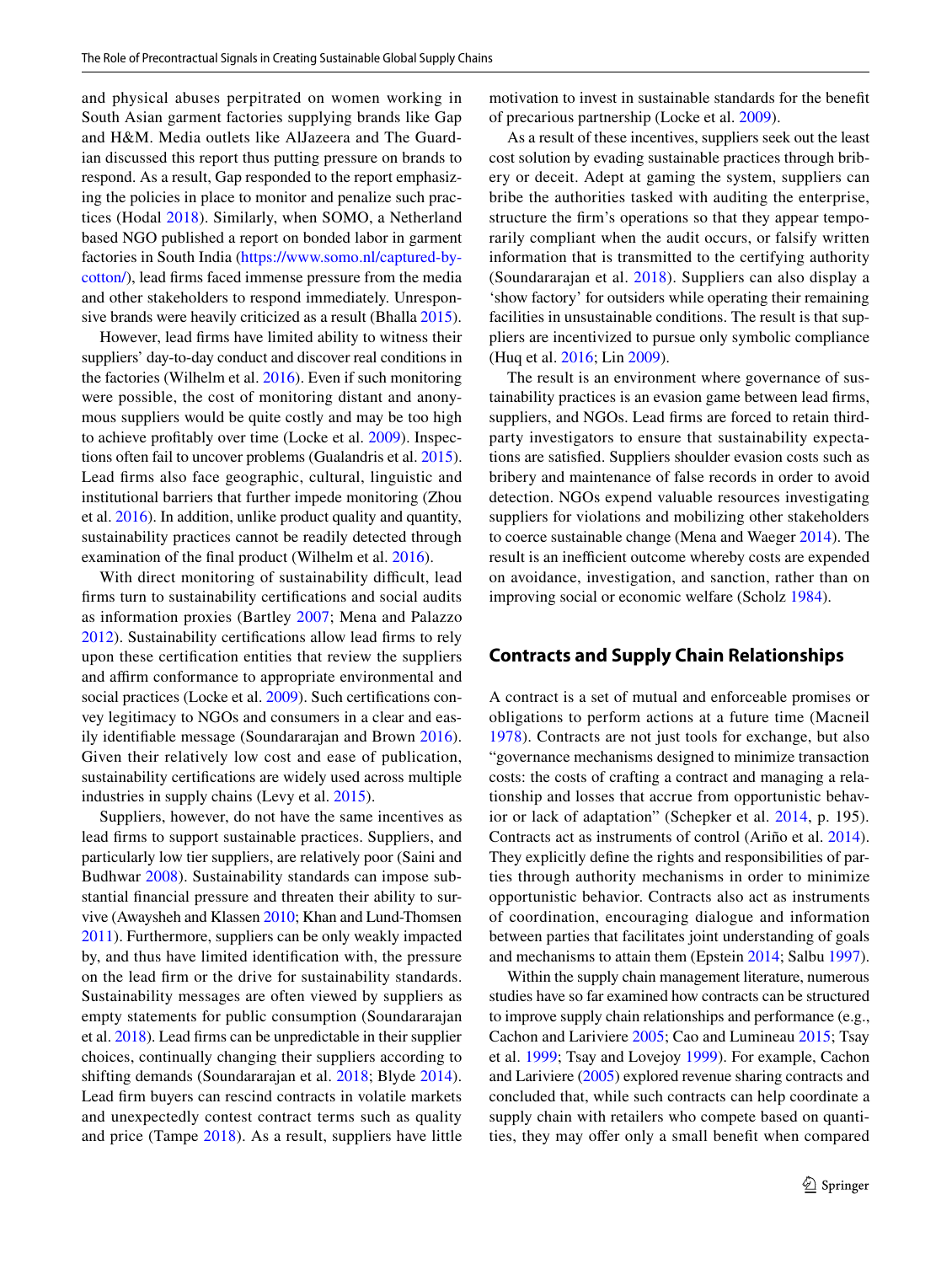with administratively cheaper wholesale contracts and in the presence of costly retail effort. Cao and Lumineau [\(2015\)](#page-11-14) argued based on their meta-analytic study that contractual and relational governance are complementary to each other in producing positive joint impacts on supply chain performance under favorable institutional environments, relationship type, relationship length and contract measurement. Although these studies on contracts extend our understanding of the influence of different types of contracts on supply chain performance, they focus primarily on the economic aspect of supply chain performance. In addition, we find no studies examining how precontractual investments facilitate sustainability in global supply chains. In the next part, we explain how the precontractual phase of bargaining is a fertile environment for signaling relationship orientations.

#### **The Environment of Precontract**

A buyer and seller are interested in exchange. After scanning their respective environments for possible suitors, the parties perceive a potential opportunity for exchange with one another. The parties exchange information with one another in order to determine whether a deal would be value enhancing and if so under what conditions (Johnston [1999](#page-12-13)). This engagement that begins once bargaining commences and before a contract is formed is known as the precontractual environment. The precontractual environment is distinct from contractual governance, performance, and remedies because no agreement between the parties has yet been formed (Farnsworth [1987\)](#page-12-14). Parties in precontractual negotiations have an interest in bargaining. Each party anticipates outcomes that will increase their overall welfare through trade. The expectation of the profitable bargain incentivizes each negotiating party to reduce the uncertainty of the other sufficient to form a contract (Kostritsky [2008\)](#page-12-15).

Precontractual environments offer distinct conditions compared to their fully formed counterparts. First, performance norms have yet to be established. The parties do not have a pattern of conduct during a particular transaction that guide the parties in areas of ambiguity, known in contract law as the course of performance (Graves [2004](#page-12-16)). For example, if a supplier were expected to deliver ten thousand garments monthly over a 24-month period, patterns of performance in the first few months can generate soft habits of obligation that guide the parties toward the end of the contracted obligation. In the precontractual phase, however, performance of the contract has not yet commenced and such norms are not available to guide the parties. Parties also may not be able to derive expectations from the parties' course of dealing, which is an experience or pattern that emerges over a period of time through repeated transactions (Ranere [2008](#page-13-22)). If this is the parties' first time contracting, there will be no consummated transactions upon which to base norms from one another. Lead firm and supplier will thus not know how each behaves during the performance phase of contract and what norms could function for the mutual benefit of both parties. Thus, in a precontractual environment measures of inferring contractual obligations in the absence of explicit language are weak or absent.

There may be norms established by usage in the trade, which is any practice that is so regularly observable in the industry that it justifies an expectation to be followed by the parties. However, it is unclear whether suppliers can reasonably expect to extracontractually rely on standardized trade practices set by distant lead firms (Gereffi and Frederick [2010\)](#page-12-8). Conversely, it is unlikely that suppliers have sufficient coordination to establish their own trade practices that a lead firm could rely upon (Rahim [2017\)](#page-13-23). In the precontractual context, lead firm and supplier must negotiate terms and infer reliability without these interpretive guideposts.

Second, precise levels of bargaining power have yet to be fully established. As contracts are performed, lead firm can have greater bargaining power due to greater economic flexibility (Gereffi et al. [2005](#page-12-7)). However, individual precontractual negotiations can vary bargaining power considerably. A supplier may be a rare specialist in a particular product or service, thereby increasing its bargaining power (Dedrick et al. [2010\)](#page-11-15). Conversely, a lead firm may be so dominant in an industry that it can exert even greater leverage than a standard competitor.

Without a joint understanding of the parties' relative contractual bargaining power, the value of that contract remains ill-defined. It is not always the case that dominant influence in contract negotiations will necessarily produce more favorable agreements for the more powerful party (Barnhizer [2005](#page-11-16)). Furthermore, disparities in bargaining power do not necessarily produce contracts that generate optimal value for both parties (Burkardt et al. [1997;](#page-11-17) Rubin and Brown [1975\)](#page-13-24). If parties misconstrue their true bargaining power, as is possible in the precontractual phase when relative status is unclear, it can generate tension and unnecessary conflict (Barnhizer [2005](#page-11-16)). Though extreme differences in bargaining power can invite abuse, a clear definition of relative status in non-extreme environments can bring stability to both parties, and lead firm and supplier in the precontractual environment will be seeking information as to what role each party will play in the coming transaction.

Third, it is during the precontractual phase of bargaining that explicit contract terms hold their greatest power. The parties in precontract spend their time and energy negotiating the terms of the deal. These terms will govern their relationship. Unless there are specific reputational effects that are gathered from third party interactions, no relational norms yet exist that subsume explicit terms (Narasimhan [1989](#page-13-25)). Goal sharing, relationship value maximization, and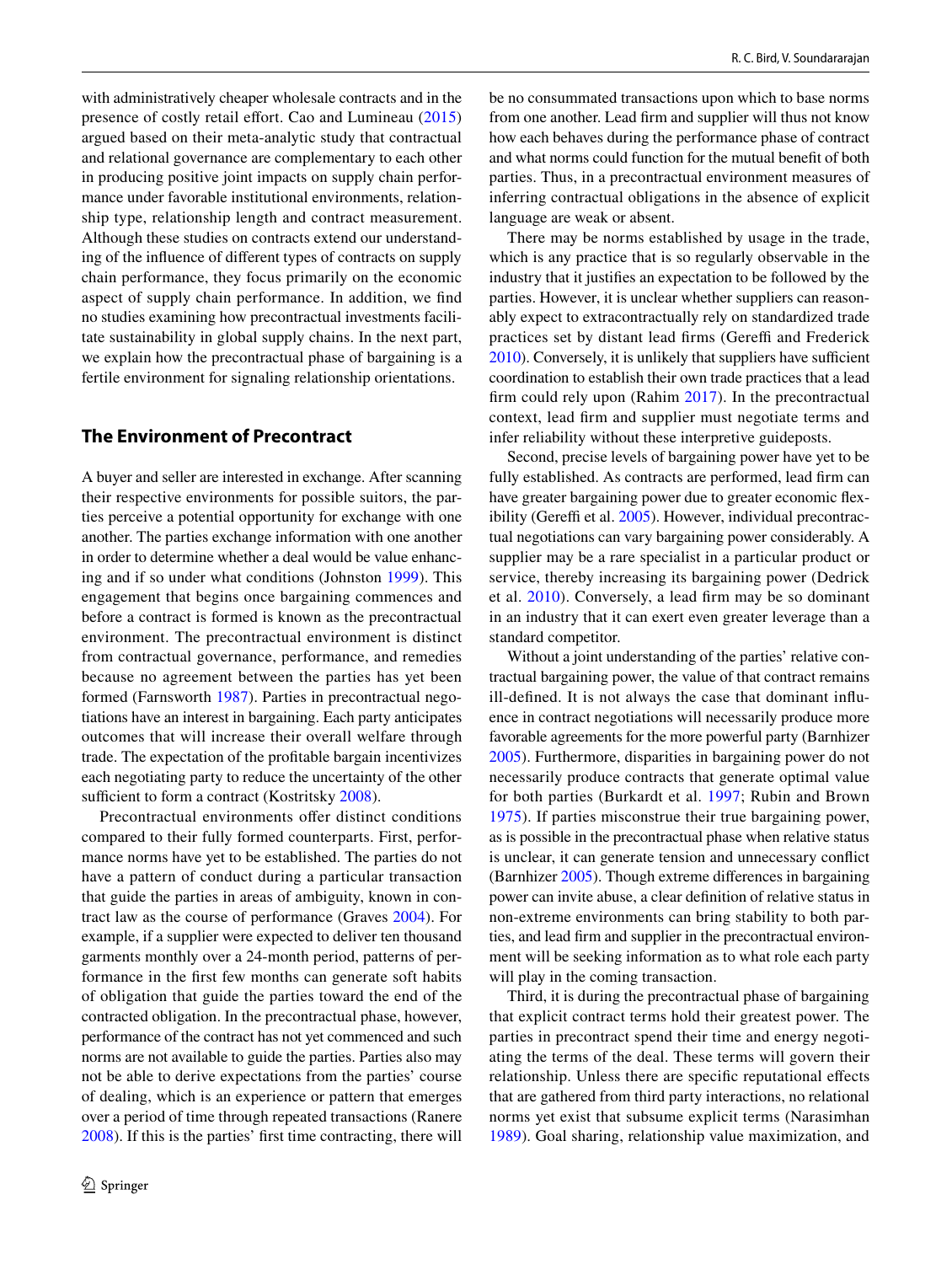flexibility in signs of trouble, typical attributes in relational contracting that can override contract terms, have yet to evolve (Macneil [1978,](#page-13-19) [1987\)](#page-13-26). Thus the parties, at least for the moment, will be expected to abide by the explicit language of the contract. Absent a formal dispute later on, the parties' joint focus on the contractual language may never be greater than during this initial negotiation.

#### **Signaling in the Precontractual Environment**

The environment of precontract, where inferential obligations are unknown, bargaining power is uncertain, and relational norms have yet to emerge, is a fertile environment for parties to signal one another. Signaling is a statement or action that communicates information from the sender to the receiver that the receiver comprehends because only a sender with a particular characteristic can be willing to send the particular signal (Posner [2000](#page-13-27)). For example, willingly concluding a deal with a handshake signals both trust and economic power, as only a person who does not expect trouble and can afford to function without a formal agreement could do so. The harder it is to observe and verify facts about another party, the more important signals become (Moore [2003](#page-13-28)).

Lead firms can deploy precontractual signals to encourage sustainability conditions in their supply chains. The first and most obvious signal type is a direct investment into the emerging precontractual relation. For example, a supplier invests in lead firm-specific equipment even before the contract is signed with the lead firm. A lead firm can agree to negotiate exclusively with a supplier in good faith for a set period of time. A lead firm can expose the supplier to fair workplace practices by enabling collaboration between the supplier and an NGO. A clothing manufacturer can hire and train quality control personnel to serve a specific retailer and her specific demands prior to a written contract (Beer et al. [2017](#page-11-4)).

The advantage of relation-specific investments is that the signal is generally unequivocal. Expending resources on relation-specific investments signals to the recipient that the investor is interested in long-term future returns (Crawford [1990](#page-11-18)). Generally, only the entities that are willing to make such investments are ones that anticipate enough long-term payoffs to recover their costs (Posner [2000\)](#page-13-27). A deceptive or short-term oriented party would be unwilling to make such investments because they could result in a loss for the shortterm minded party and make exploitation unprofitable. The limitation, however, is that such investments can be costly. Firms operate on thin margins (Sridhar and Prashad [2006](#page-14-4)), and thus there may be little room for initial investments. If a firm voluntarily narrows that margin further through a precontractual investment, the firm has to be confident that it can recoup the loss in the future.

The second precontractual signal is the offer of repeated exchange, which has been found to be valuable in prior studies of supplier–buyer relationships (Elfenbein and Zenger [2014,](#page-11-19) [2017](#page-11-20)). A repeated exchange is an offer made by the lead firm to the supplier to commit to multiple transactions of goods for contractually agreed period of time. When the period of time ends, the parties are free to renew their partnership or seek other buyers and sellers elsewhere.

An offer of repeated exchange is valuable to all parties, but especially so to suppliers at the base of the supply chain. One of the most important needs of a supplier is financial and operational stability. Suppliers at the base of the supply chain experience thin margins, inflexible demands, and unforgiving deadlines (Soundararajan and Brown [2016](#page-14-7)). Suppliers receive orders on an *ad hoc* basis and their survival depends on meeting time-pressured demands of lead firms. Once contracts are completed, further work can be discontinued without warning or reason. Survival for a supplier, particularly a small supplier in a competitive industry, is thus subject to volatility arising from economic forces outside its control (Choi and Hong [2002\)](#page-11-21). An offer of repeated exchange by a lead firm grants needed stability to a supplier who can count on the commitment of multiple transactions. This increases the value of the bargain to the supplier, who may in turn be more willing to invest in the emerging relationship.

The final and perhaps most subtle precontractual signal between negotiating parties is known as cheap talk. Cheap talk is a message from one party to another party that does not impact either party's payoff from the forthcoming transaction (Johnston [1999](#page-12-13); Farrell [1987](#page-12-17)). Although dismissively named, cheap talk is not valueless. Cheap talk has been shown in a variety of experimental contexts to influence human behavior (Dugar and Shahriar [2018;](#page-11-22) Anbarci et al. [2017;](#page-11-23) Crawford and Sobel [1982](#page-11-24)). Cheap talk can communicate expressions of optimism about the eventual outcome of the negotiations (Cooter [2000\)](#page-11-25). Cheap talk can also communicate the confidence that an enduring partnership will be a profitable one.

Cheap talk in precontractual environments can be both informative and credible (Johnston [1999\)](#page-12-13). Such talk enables the parties to test the counterparty's willingness to negotiate further, and can build cooperation in negotiation (Kostritsky [2008;](#page-12-15) Johnston [1999\)](#page-12-13). Cheap talk also helps filter out parties who are incompatible and would be unwilling to invest in cheap talk exchange and by extension an emerging relationship. In addition to expressions of optimism and confidence, cheap talk can also appear as statements about mutual backgrounds and interests, exchange of gifts, socialization, or suggestions of possible areas of flexibility in negotiations (Shell [1991\)](#page-14-11).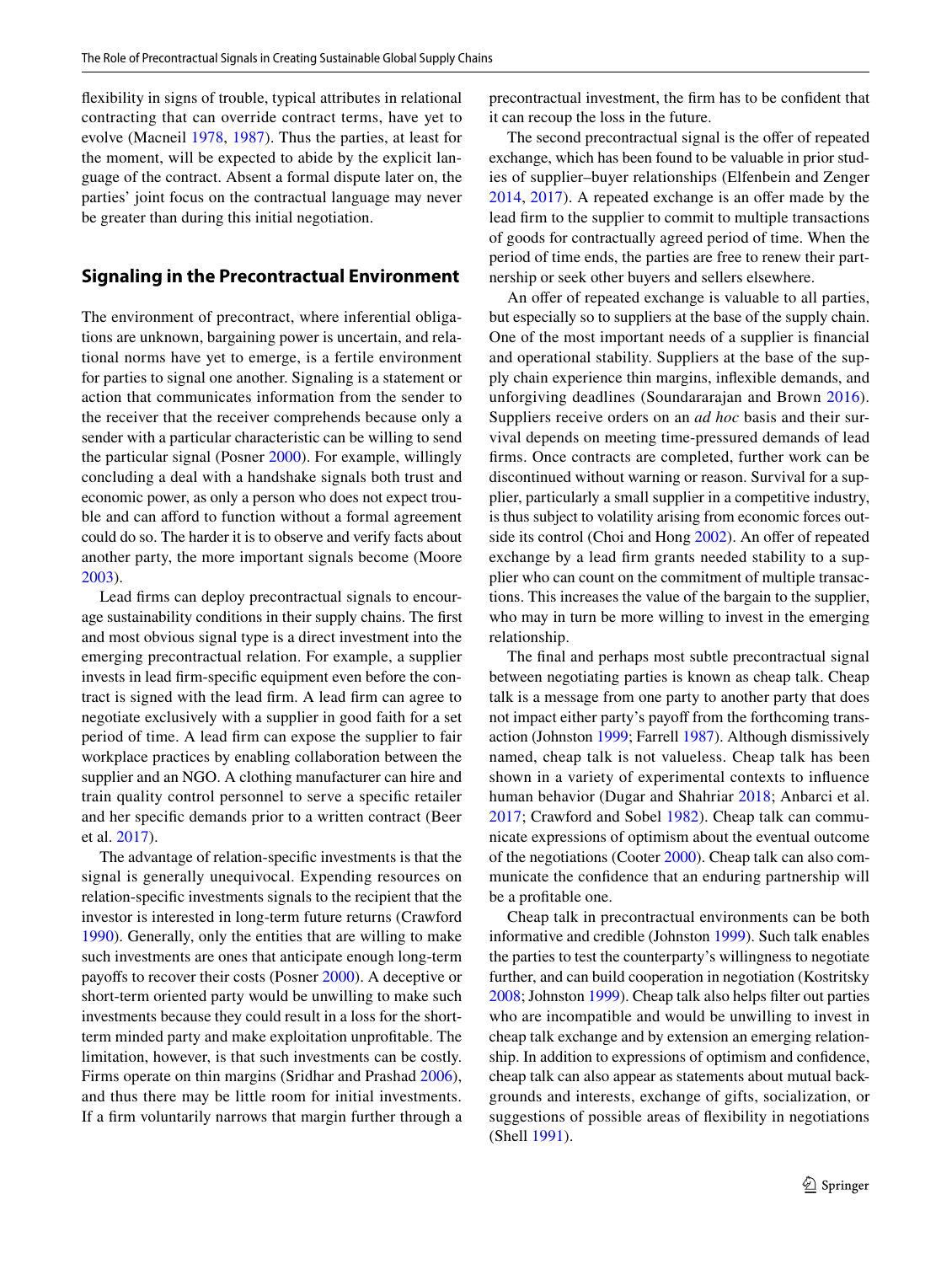The advantage of cheap talk is that it is low cost. Statements of confidence and optimism, exchange of gifts, and related actions are sufficiently low cost that they would not materially impact the profitability of the emerging transaction (Johnston [1999](#page-12-13); Farrell [1987](#page-12-17)). The limitation of cheap talk is that it might not always work. Parties may have lack a socio-cognitive common ground, language barriers may deter communication, and geographic distance may inhibit that discourages face-to-face exchanges (Abdi and Aulakh [2017;](#page-11-26) Soundararajan et al. [2017\)](#page-14-12). This can be managed, however, by deliberate engagement with the other party and the use of intermediaries to translate messages through socio-cognitive lenses.

#### **Framing of Signals in Precontract Encourages Mutual Engagement**

While signals are influential tools to communicate commitment in precontract, they become even more influential when leveraged by framing. Framing is the organization and presentation of information, actions, choices or events that emphasize a current or desired state of existence (Giorgi and Weber [2015](#page-12-5)). Framing generates a perception of outcomes and contingencies associated with a particular risk-based choice (Tversky and Kahneman [1981\)](#page-14-13). In precontract, the lead firm can emphasize the positive gains of an interdependent relationship, such as the opportunity for supplier growth, consistent returns over time, and an enhanced ability to anticipate future market demands. This gain-focused framing influences the supplier to trust by raising expected utility of the transaction (Tversky and Kahneman [1986\)](#page-14-14).

Framing can also influence non-risk-based factors. Attribute framing is a mechanism that impacts interpretation of a specific characteristic (Levin et al. [1998\)](#page-13-29).<sup>[3](#page-6-0)</sup> Framing attributes of the relationship positively can encourage engagement in the emerging relation. Contract attributes such as an incentive for prompt delivery of product can be framed as an on-time reward rather than a late penalty. Rates of long-term engagement by suppliers with the lead firm can be described as 75% success rate rather than a 25% failure rate (Teigen and Karevold [2005;](#page-14-15) Levin and Gaeth [1988\)](#page-13-30). When events are framed in this fashion, individuals are more likely to view the attribute positively than in absence of the frame (Krishnamurthy et al. [2001](#page-12-18); Marteau [1989;](#page-13-31) Wilson et al. [1987](#page-14-16)).

Recent research shows promising results for the role of framing on fostering sustainable global supply chains. For example, Soundararajan and Brammer ([2018](#page-14-3)) studied how sub-suppliers respond to sustainability requirements in South India's garment industry. The authors found that framing of sustainability requirements played an important role in influencing sub-supplier perceptions of procedural fairness. These perceptions of procedural fairness in turn influenced their propensity to engage in reciprocal behaviors toward sustainability.

Framing is distinctive from other trust-building mechanisms because it is more effective during precontract than other contract phases. First, framing is more influential when credible information about the counterparty is limited or absent (Druckman [2001a,](#page-11-27) [b](#page-11-28)). In precontract, and unlike other contract stages, neither party has the hindsight of experience working with the counterparty. This is particularly true for suppliers that communicate with lead firms only infrequently or indirectly. Their awareness of the other party is limited.

Second, framing is more influential when a party lacks the opportunity for careful evaluation and reflection (Hodgkinson et al. [1999](#page-12-19); Tetlock [1992\)](#page-14-17). Suppliers in precontract are driven by demands to respond to contract proposals at once, and contract demands are becoming increasingly timesensitive due to the increased pace imposed by lead firms and global competition (Wilhelm et al. [2016\)](#page-14-5). In the fast fashion industry, for example, increasing consumer demands for novelty has created as many as twenty fashion seasons per year. This forces suppliers to respond immediately to contractual demands and fulfill orders without delay. If a supplier hesitates, buyers will simply go elsewhere (Barnes and Lee-Greenwood [2006\)](#page-11-29). Such an environment discourages suppliers from careful reflection, and thus framing takes over to enable cognitive shortcuts to reach a decision.<sup>[4](#page-6-1)</sup> As a result, framing drives a decision more strongly than when opportunity for reflection is more readily available.

Finally, precontractual framing can leverage prospect theory. Prospect theory posits that individuals make decisions that deviate from expected utility in consistent and predictable ways (Kahneman [2011](#page-12-20); Kahneman and Taversky [1979](#page-12-21)). Prospect theory predicts that individuals will select risk-adverse decisions when choosing between options that appear to be gains. Conversely, individuals will are more likely to make risk-seeking decision in the face of choices between losses. (Guthrie [2003](#page-12-22)). Parties can leverage this deviation from expected utility by framing the precontractual decision to contract as a choice between benefits. This

<span id="page-6-0"></span><sup>&</sup>lt;sup>3</sup> The classic study of attribute framing was conducted by Levin and Gaeth ([1988\)](#page-13-30), who showed that a sample of ground beef was perceived as better quality when it was labeled as "75% lean" than when it was labeled "25% fat."

<span id="page-6-1"></span><sup>&</sup>lt;sup>4</sup> This effect is similar to fast and intuitive approached termed by Daniel Kahneman as "System 1" thinking, which contrasts the careful and deliberate "System 2" reflection method of processing information (Kahneman [2011](#page-12-20)).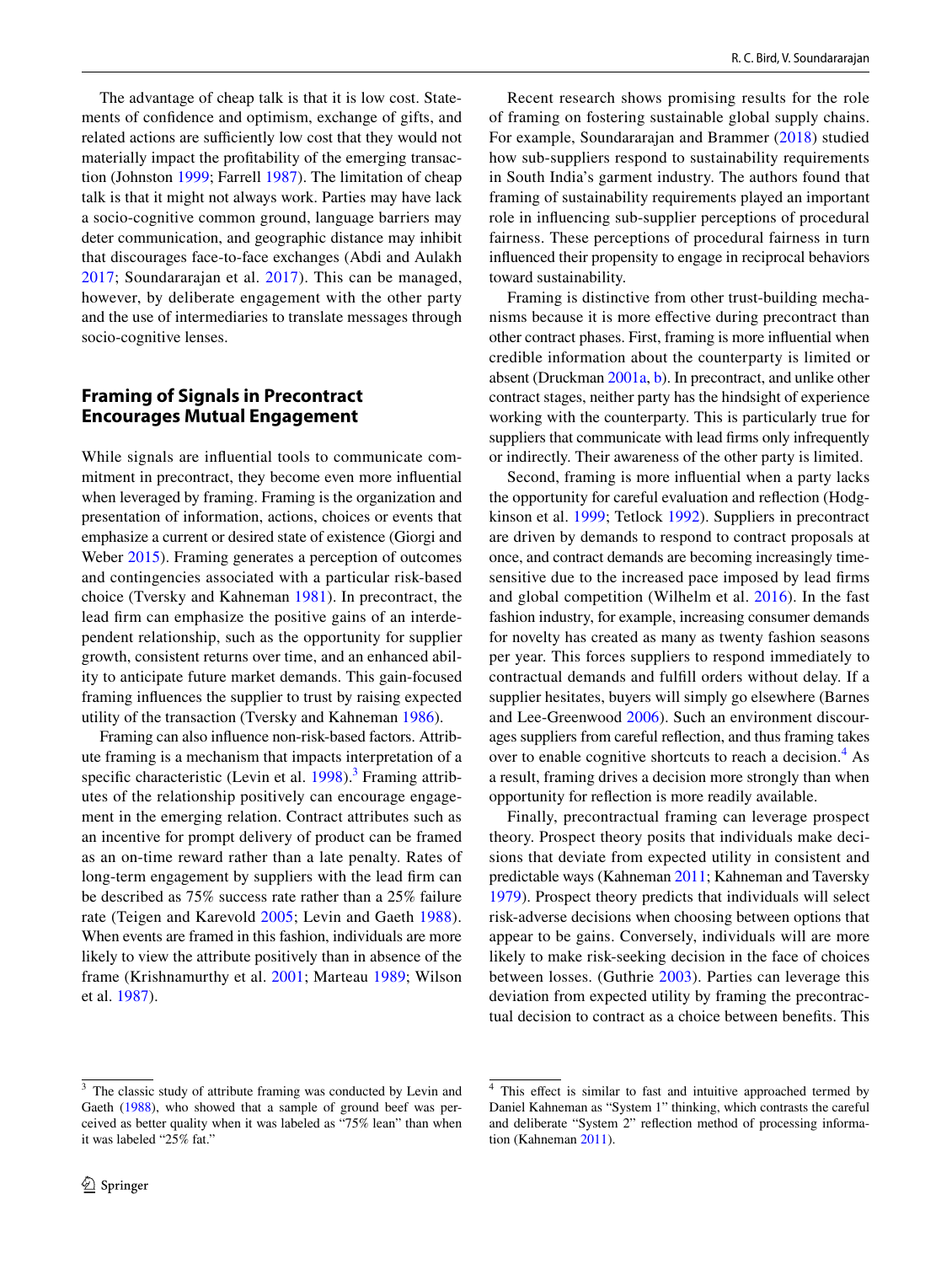leverages prospect theory to nudge the decision to contract toward risk-aversion and thus invest relationally even when expected utility might predict otherwise.

#### **Generation of Relational Rent and Investments in Sustainable Practices**

Precontractual signals arising from framing effects encourage the parties to work together with an orientation toward the long-term (Beer et al. [2017](#page-11-4); Frenkel [2001\)](#page-12-23). This in turn generates a relational rent, a supernormal profit that is the result of parties pooling idiosyncratic resources, capabilities, knowledge, and governance mechanisms (Dyer and Singh [1998](#page-11-30); Eunni [2009](#page-12-24); Handfield and Bechtel [2002](#page-12-25)). Such rents take place when the expected value of inflows of investment and knowledge exceed expected losses due to competitors and knowledge spillovers (Cousins et al. [2006](#page-11-31)). They typically arise when parties engage in knowledge exchange, logistics responsiveness, and use of common resources (Frohlich and Westbrook [2001](#page-12-26)). Relational rents cannot accrue individually and are only available through alliances with partners (Lavie [2006\)](#page-12-27). Relational rents are created through dedicated resource allocation and investments to coordinate relationships. These rents result in an increase of the performance of these relations over time (Kale et al. [2002](#page-12-28)). As noted earlier, both lead firm and supplier benefit from these rents through decreased monitoring costs, increased efficiency-enhancing practices, and relationspecific investments of labor and capital.

A firm benefitting from relational rent could choose to allocate that rent toward non-sustainable practices such as lowering prices. However, significant incentives exist for both parties to invest relational rent in sustainable practices. Sustainable policies and practices capture market value, encourage innovation, and promote new business platforms (Nidumolu et al. [2009](#page-13-32)). Sustainable practices can also improve risk management, foster innovation, improve financial performance, better engage customers, and motivate employees (Whelan and Fink [2016;](#page-14-18) Rao and Holt [2005](#page-13-2)).

Sustainability also helps suppliers through reduced local NGO resistance, increased productivity, and reduced turnover as a result of engagement in sustainable practices (Huq et al. [2016](#page-12-12)). Consequently, this reduces their overall operational cost (Wilhelm et al. [2016](#page-14-5)). In a price-sensitive setting like global supply chains, reducing operational cost without damaging the environment and exploiting labor is a unique selling point that would attract the attention of sustainability-focused lead firms.

If all firms could easily adopt sustainable supply chains, the benefits would be absorbed and cleared by market forces. Sustainable practices in supply chains, however, are not easy to imitate. Sustainability takes time, trust,

and coordination to achieve, and firms in supply chains can lack the culture, vision, or incentive to move successfully toward sustainable goals (Laughland and Bansal [2011\)](#page-12-29). Firms already benefitting from relationships built on framed precontractual signals have already overcome many of these barriers. While the benefits of sustainability remain the same, the cost of achieving sustainability remains lower than firms dealing in the spot market. This encourages firms in trusting relations to pivot toward sustainable practices and overcome organizational frictions faster than competitors (Harbison [1956](#page-12-30)).

Incentives toward sustainable practices also emerge from the relationship. Both the lead firm and the supplier operate with thicker margins because of relational rent. The relational rent alleviates the financial pressure of avoiding genuine sustainability practices due to financial exigency. In addition, in spot market environments, a lead firm could avoid responsibility for unsustainable supply chain practices by denying responsibility for its suppliers or simply switching suppliers when external monitors apply pressure (Lerbinger [2014](#page-12-31)). Moral disengagement costs are low in spot markets because the lead firm holds no affiliation with the supplier and switching costs are negligible (Eriksson and Svensson [2016](#page-11-32)). However, when a lead firm has a long-term relational partnership with a supplier, denial of moral responsibility is unrealistic and decoupling costs are high. Switching suppliers would mean the loss of relation-specific investments, frame resonance and the relational rent.

There are also supplier-specific incentives to engage in sustainable practices. The supplier is aware that the lead firm's monitoring costs are low as a result of the relational partnership, increasing the risk of detection (Huq et al. [2016\)](#page-12-12). In addition to the increased risk of detection, the supplier also has more to lose if inauthentic practices are uncovered. If the lead firm exits due to sustainability problems, it could trigger increased financial volatility, layoffs, and the loss of cultivated trust and relation-specific investments. A supplier accustomed to steady orders from a single lead firm in which it has made relation-specific investments may no longer be as nimble as its spot-market counterparts if involuntarily separated (Lazzarini et al. [2008\)](#page-12-32). The increased risks and costs result in suppliers having a greater incentive to take sustainability practices seriously when expected from the lead firm. For example, global furniture seller IKEA manages their suppliers with these incentives in mind. IKEA executives adopt a partnership model rather than an adversarial model towards their suppliers. Through this model, IKEA works with suppliers to identify potential business improvements and correct them cooperatively. Suppliers reciprocate from this treatment by more readily meeting their production requirements, including their engagement in sustainability practices (Ivarsson and Alvstam [2010\)](#page-12-33).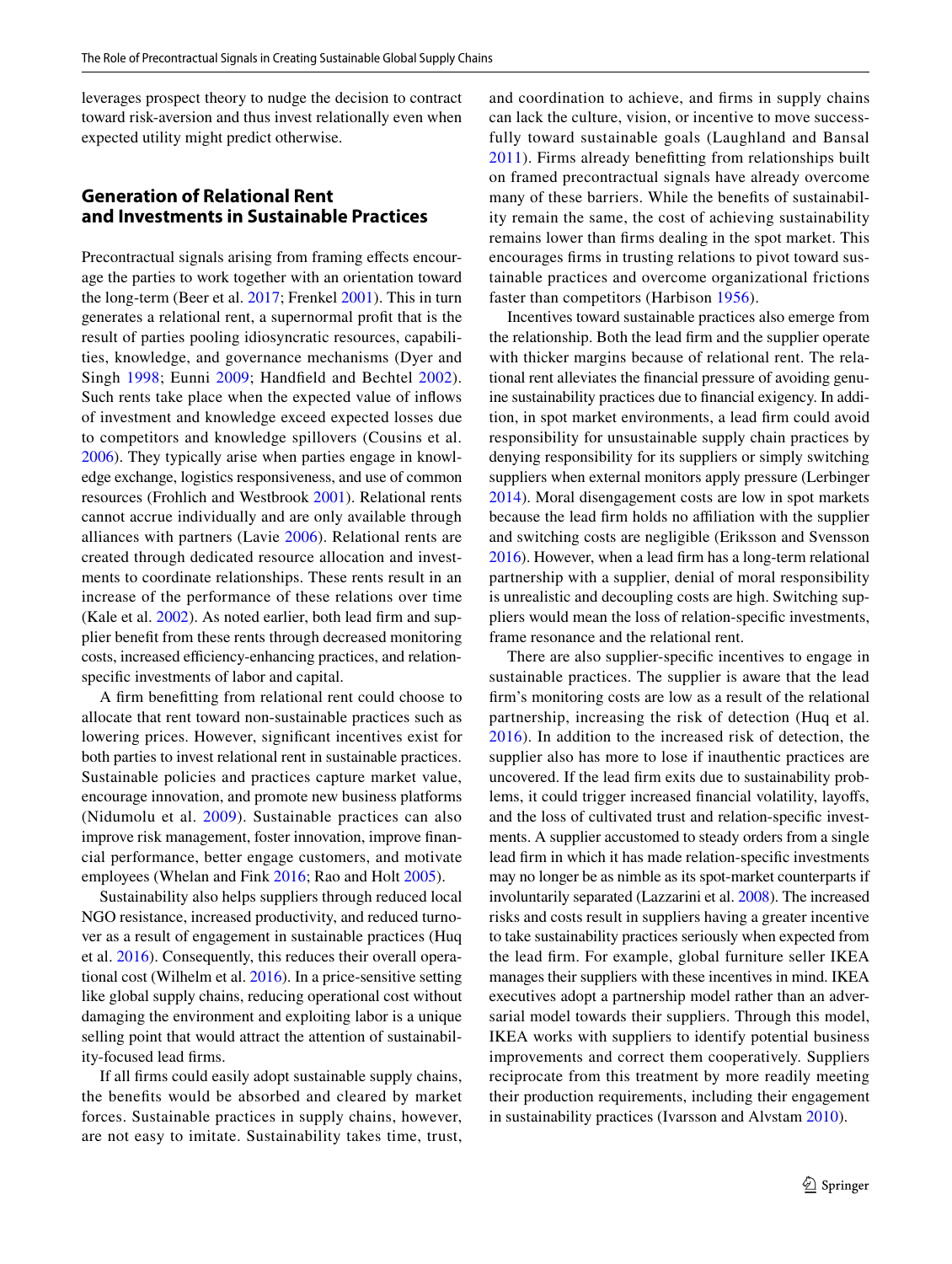External monitoring incentives also change the lead firm and supplier relationship. External monitors or auditors remain important influences for promoting sustainable supply chains (Huq et al. [2016](#page-12-12); Mena and Palazzo [2012;](#page-13-16) Mena and Waeger [2014](#page-13-14)). They will be aware of the firm-specific investments and other costly commitments that bind the supplier and lead firm. Those ties that bind, in turn, will enable monitors to target more effective and concentrated pressure on stable relationships rather than having to continually uncover the nature of partnerships between lead firms and shifting suppliers. In addition, monitors will generate a greater return on their resource investments by pressuring for sustainable change in relationships that will likely continue to endure rather than remain transient in the spot market. Lead firms who claim ignorance of supplier practices will be put to task given their steady and profitable engagement with the same suppliers.

The stability of lead firm and supplier relations also encourages the development of partnerships between the lead firm and external monitors. Monitors do not only have the ability to investigate and encourage sanctions, they often possess substantial expertise on the implementation and utilization of the practices for which they advocate (Teegen et al. [2004](#page-14-19)). Monitors can share this expertise with lead firms and suppliers in order to lower their cost of adopting sustainable practices. This can evolve into a relationship of its own, whereby monitors partner more closely with lead firms to promote a variety of mutually beneficial business competencies such as legitimacy with customers, access to local expertise, and development of new markets (Dahan et al. [2010\)](#page-11-33). Firms will thus be motivated both through encouraging rewards and discouraging sanctions to engage in sustainable investments.

Given the rapidly evolving nature of sustainable practices, no lead-firm and supplier relationship will be perfect. Even firms with long-term, trustful and resonant relations will continue to experience difficulties with sustainability compliance. In any contractual exchange that lasts for a period of time, trouble between the parties is expected as a matter of course (Macneil [1987](#page-13-26)). Whereas in the precontractual context the parties build relations through investments, offers and communication, as the partnership solidifies precontractual signals between contracts evolve to serve as a check to preserve the partnership over time.<sup>[5](#page-8-0)</sup> Parties can mismanage contract performance, misinterpret intentions, or experience external social or economic shocks that destabilize their faith in the association. Instead of embedding norms during precontractual bargaining, investments now signal continuing commitment in between contracts when a partnership is threatened (Jap and Ganesan [2000](#page-12-34)). A temporary relaxation of contractual terms, sharing of production expertise, or a reaffirmation of commitments resting on a bedrock of precontractually cultivated trust can help fractured relationships get back on track.

#### **Boundary Conditions**

Although precontractual signals, when framed appropriately, can facilitate profitable and sustainable relations, their ability to do so is not unlimited. Supply chains typically contain some risk, and a certain level of risk is required in order for the precontractual signals to work because risk is necessary for social exchanges to occur (Molm et al. [2000\)](#page-13-33). If an association presents too little risk to the parties, there is no voluntary restraint from exploitation upon which mutual trust, and thus relational elements, can develop (Serva et al. [2005](#page-14-20); Rousseau et al. [1998\)](#page-13-34). Conversely, too much risk can prevent relationships from forming at all. Bargaining under high risk can encourage patterns of mutual resistance, suspicion, and hostility that derail a potentially valuable association (Boyle and Lawler [1991\)](#page-11-34). When risk is excessive, precontractual signals may be rejected as insufficient displays of relationship development or exploited as signs of weakness. Thus, a level of risk that is neither non-existent nor extreme is necessary for precontractual signals to function.

In addition, even though precontractual signals are market-driven and rely on self-interest, an external incentive may be necessary to initiate the sustainability-generating mechanism in supply chain partnerships. For example, firm leadership may have the vision to pursue the superior value that exists when companies pursue long-term supplier relations in their supply chain (Prajogo and Olhager [2012](#page-13-35)). This in turn will encourage the relational climate that advances sustainable policies. External monitors can place sufficient pressure on firms that they eschew 'window dressing' in favor of wanting genuine sustainable investments. In some cases, a tragedy such as the Rana Plaza disaster can motivate even firms uninvolved in the event to invest in sustainable practices as a safeguard (Jacobs and Singhal [2017\)](#page-12-35). Finally, firm leaders may display a moral motivation to act (de Colle and Werhane [2008](#page-11-35)), based upon an altruistic commitment to fairness, social justice and worker well-being. These triggers, whether by altruism, incentive, or coercion, enable precontractual investments to promote sustainable practices through profitable exchange.

<span id="page-8-0"></span><sup>5</sup> As the partnership has progressed beyond initial bargaining and exchange, investments at this time could more accurately be called intercontractual investments. At the end of a contract, the parties reassess their relationship before negotiating a new contract. Intercontractual investments are signals and actions taken in between the performance of completed and anticipated contracts. For purposes of this manuscript, intercontractual investments play a similar role as precontractual signals, though further research may unearth intriguing differences between the two contexts.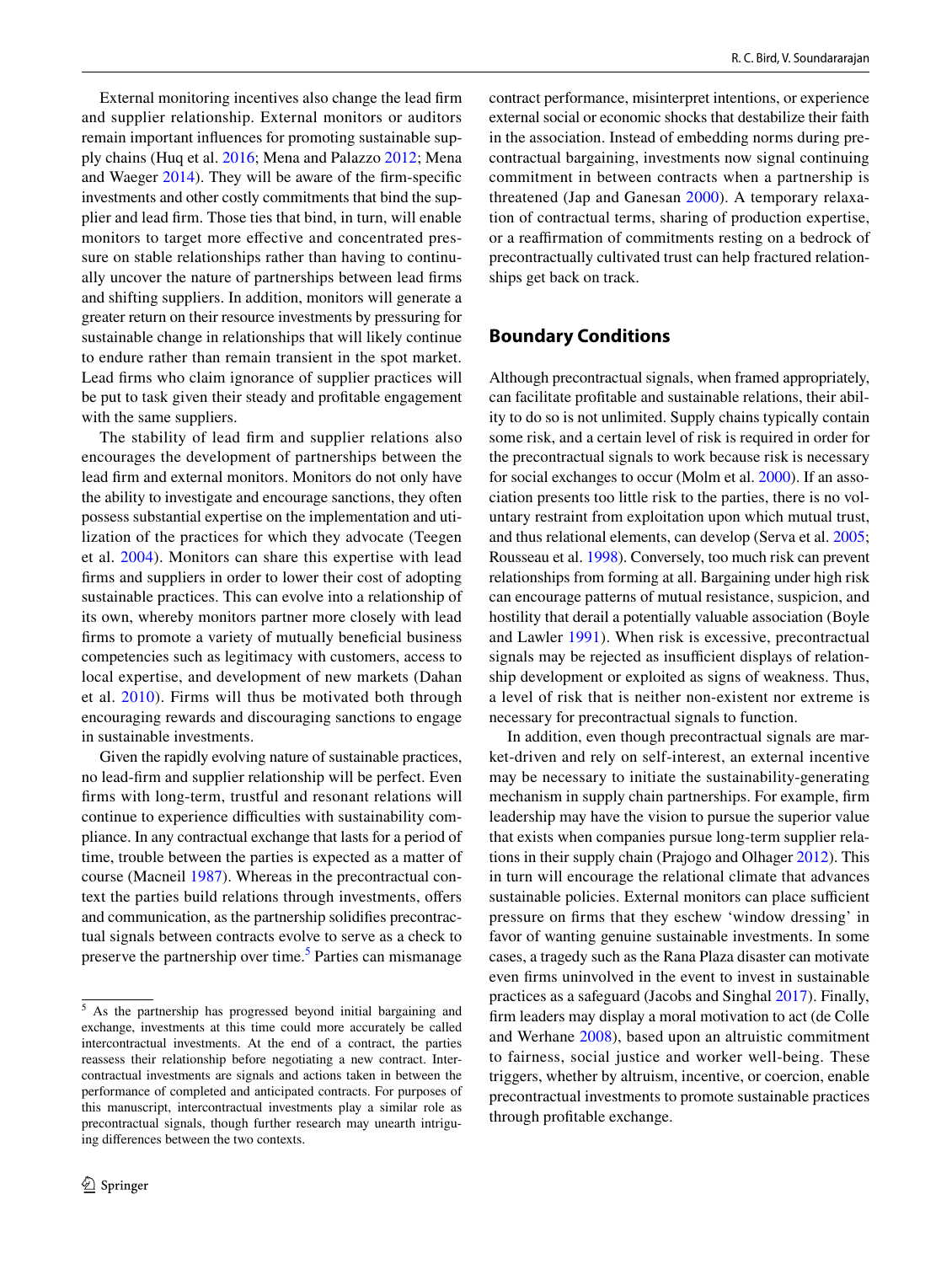Third, our arguments suggest the existence of a relational rent in order to motivate the investment in sustainability initiatives. In spite of the literature that theorizes the conditions under which relational rent may be created (Dyer and Singh [1998](#page-11-30); Handfield and Bechtel [2002\)](#page-12-25), there may be situations where a shared surplus may not materialize. Capital and human investments may either be unavailable or be so homogeneous as to be not firm-specific. Relation-specific investments may not produce a return that exceeds the short run opportunity cost or returns from the second best use of the resource (Dyer and Singh [1998](#page-11-30)). The spot market may already be so efficient that relation-building adds little value. Cultural, temporal, linguistic, or intermediation barriers may be so strong that a shared surplus cannot take root. Relational commitments may turn myopic, leading parties to miss new opportunities and stagnate (Grayson and Ambler [1999](#page-12-36); Zahra et al. [2006\)](#page-14-21). Firms can also squander relational rent through myopia, mismanagement, or stagnation and thus deter sustainable initiatives.

Fourth, scholars across disciplines agree that "frames are effective at influencing an intended listener or audience when they resonate, i.e., match or align with the audience's beliefs, values, aspirations, or ideas" (Giorgi [2017](#page-12-37): p. 712; Carter [2013](#page-11-36); Benford and Snow [2000\)](#page-11-37). Some frames may be non-resonant with the recipient, such frames that are culturally sensitive to time and context (McDonnell et al. [2017](#page-13-36)). Therefore, in order for the lead firm's framing of a precontractual signal to make an optimal impact, the frame must sufficiently resonate with the supplier to provoke a response or an action.

Finally, the success of the precontractual signals depends on the existence of absorptive capacity in lead firms and suppliers. Absorptive capacity is the ability to assimilate and apply valuable external knowledge (Zahra and George [2002\)](#page-14-22) of lead firms and suppliers. Both lead firms and suppliers must be capable enough to absorb and utilize the knowledge transferred between them. Research suggests that absorptive capacity is influenced by various factors including past experience, knowledge source and complementarity (Zahra and George [2002](#page-14-22)). Efforts directed at reducing information frictions, for example, may be obstructed by differing perceptions of knowledge absorptive capacity among lead firms and suppliers. For the precontractual signals to work, both lead firms and suppliers must be able to process knowledge in order for relationship development to occur.

#### **Discussion**

Research suggests that the impact of existing measures to improve sustainability in global supply chains is limited (Locke et.al. [2009;](#page-13-15) Soundararajan and Brammer [2018](#page-14-3)). As sustainability expectations are often a part of contracts, and that the complexities of global supply chains impede contractual performance, poor implementation of the sustainable practices becomes a significant risk. By drawing on insights from the literature on contracts (Bebchuk and Ben-Shahar [2001](#page-11-3); Kostritsky [1998\)](#page-12-4), we explain how transactionspecific material and non-material signals during precontractual bargaining, when framed appropriately, can facilitate contractual performance of sustainability obligations.

Our article offers multiple contributions to the literature. First, we contribute to the growing research on sustainable global supply chains (Huq et al. [2016;](#page-12-12) Levy et al. [2015](#page-13-0)). While significant research has addressed contracts in supply chain management (Cachon and Lariviere [2005;](#page-11-13) Cao and Lumineau [2015](#page-11-14)), we know little about the influence of precontractual signals on sustainable practices in global supply chains. The influence of framing precontractual signals, including relation-specific investments, offers of repeated exchange and cheap talk, offers a promising line of research into precontractual behavior in supply chains.

Second, we add to the literature on supply chain governance (Bartley [2011;](#page-11-38) Detomasi [2007](#page-11-39); Nadvi [2008](#page-13-37); Parmigiani and Rivera-Santos [2015](#page-13-38); Scherer et al. [2006\)](#page-13-39) by opening up a new line of inquiry into governance mechanisms that blend together market forces, self-interest, and precontractual conduct. The literature on governance in global supply chains is divided. One strand focuses more on economic competitiveness (e.g., Gereffi et al. [2005;](#page-12-7) Humphrey and Schmitz [2002\)](#page-12-38) and the other strand emphasizes more on social and/or environmental sustainability (e.g., Lund-Thomsen and Lindgreen [2014](#page-13-40); Soundararajan and Brown [2016\)](#page-14-7). By highlighting the precontractual process through which these two strands can be combined and relationship can be improved between lead firms and suppliers, we add to the emerging literature on governance for sustainable global supply chains.

Third, our research advances the application of framing into a novel contractual context. The concept of framing has been used extensively in social sciences to understand a wide range of topics, including collective action (Benford and Snow [2000\)](#page-11-37), political communication (Scheufele [1999\)](#page-13-41) and investment decisions (Giorgi and Weber [2015](#page-12-5)). Nevertheless, the concept is significantly underutilized within the sustainable supply chain literature (Soundararajan and Brammer [2018](#page-14-3)). By highlighting the role of framing as a channel through which precontractual signals can be effectively transmitted, we suggest the power of framing in contract performance in complex contexts like global supply chains.

Fourth, the extant research on sustainable global supply chains offers limited insights about the micro-level behavioral processes that are involved in the sustainability-related exchanges between lead firms and suppliers (Soundararajan and Brammer [2018\)](#page-14-3). By emphasizing the importance of embedding interactional and communicative processes in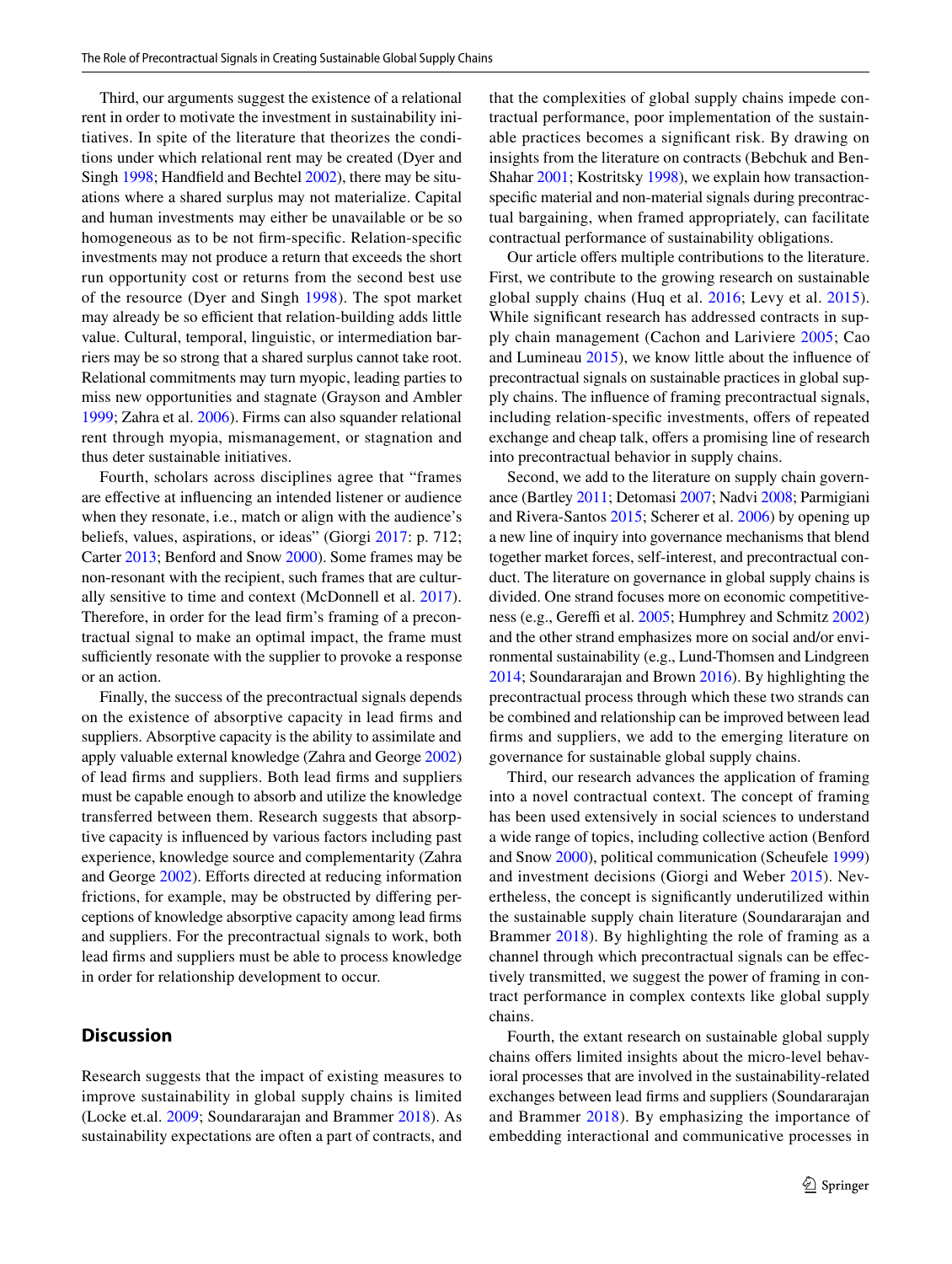the precontractual signaling process, we contribute to the emerging literature on the micro-processes of sustainable global supply chains.

Finally, our work advances understanding on interplay between formal contracts and relational governance. There is a split in the literature, with some finding that contracts reduce relational motivations and behavior (e.g., Malhotra and Murnighan [2002](#page-13-42)) and others concluding that contracts facilitate trust-building and initial cooperation between contracting parties (e.g., Poppo and Zenger [2002;](#page-13-7) Gulati and Nickerson [2008\)](#page-12-39). Our work supports the latter view and highlights how formal contracting and relational governance are not substitutes in supply chains, but value-generating compliments. We suggest that formal contracts and their precontractual negotiation are necessary bases from which relational governance can emerge. Also, formal contracts remain a backstop of protection when relational governance is challenged through misinterpretation of terms or non-performance. Contract terms prevent devolution of problems into mistrust and enhance likelihood of repair (Lumineau and Henderson [2012](#page-13-4)).

#### **Future Research Directions**

Our paper is one of the first to explore the role of precontractual signals in building sustainable global supply chains, there are avenues for future research. First, we focused on a few types of precontractual signals, namely relation-specific investments, offers of repeated exchange and cheap talk. Future research can unveil other types of precontractual signals and their influence on negotiations and subsequent impact on performance and sustainable practices. Second, given that precontractual negotiations play an important role in the sustainability performance of the supply chains actors, future research is needed to explore how precontractual negotiations occur, and the factors that shape such negotiations (Beer et al. [2017](#page-11-4)). Third, more research is needed on violations of contracts within global supply chains. We do not know enough about how and why suppliers violate contracts, and how lead firms respond to contract violations. Fourth, while we highlighted the importance of framing precontractual signals to avoid signal distortion, we did not explore the influence of different types of framing. Future research can explore the effects different framing of precontractual signals can have on relationships and sustainability performance. Fifth, future research can also explore the conditions under which framing resonance of precontractual signals can occur. Sixth, more work can be done on the impact of prospect theory and framing on developing sustainable relations, particularly in varying informational, cultural, and economic conditions. Finally, some supply chains are heavily reliant on intermediaries who provide data about suppliers, facilitate economies of scale, ensure quality assurance and tailor relationships to specific customer needs (Boyle et al. [2008\)](#page-11-40). Further work can explore the positive or negative influence of intermediaries on the precontractual negotiations related to sustainability, and development and maintenance of contractual relationship between suppliers and lead firms.

#### **Conclusion**

As the conventional tools to implement sustainability in global supply chains, including standards, conventions and regulations have not produced the intended outcomes; it is becoming apparent that research and practice ought to explore novel tools. While other work examines contract performance and breach, we direct our attention to the precontractual stage, which lays the foundation for the contractual performance of a lead-firm-supplier relationship. We suggest that when signals like relation-specific investments, offers of repeated exchange, and cheap talk are used during the precontractual stage, they can leverage the benefits framing not fully available in other contractual stages. As a result of the relation-specific investments and offers of repeated exchange, a surplus in the form of relational rent can be generated. This rent can then be used to implement and improve sustainable supply chain practices. By emphasizing the importance of precontractual investments as a mechanism to enable sustainable global supply chains, we show how precontractual forces can encourage sustainable practices. Precontractual investments can in fact complement other mechanisms under certain conditions and are a promising avenue for further scholarship.

#### **Compliance with Ethical Standards**

**Conflict of interest** The authors declare that they have no conflict of interest.

**Ethical Approval** This article does not contain any studies with human participants or animals performed by any of the authors.

**Open Access** This article is distributed under the terms of the Creative Commons Attribution 4.0 International License ([http://creativeco](http://creativecommons.org/licenses/by/4.0/) [mmons.org/licenses/by/4.0/](http://creativecommons.org/licenses/by/4.0/)), which permits unrestricted use, distribution, and reproduction in any medium, provided you give appropriate credit to the original author(s) and the source, provide a link to the Creative Commons license, and indicate if changes were made.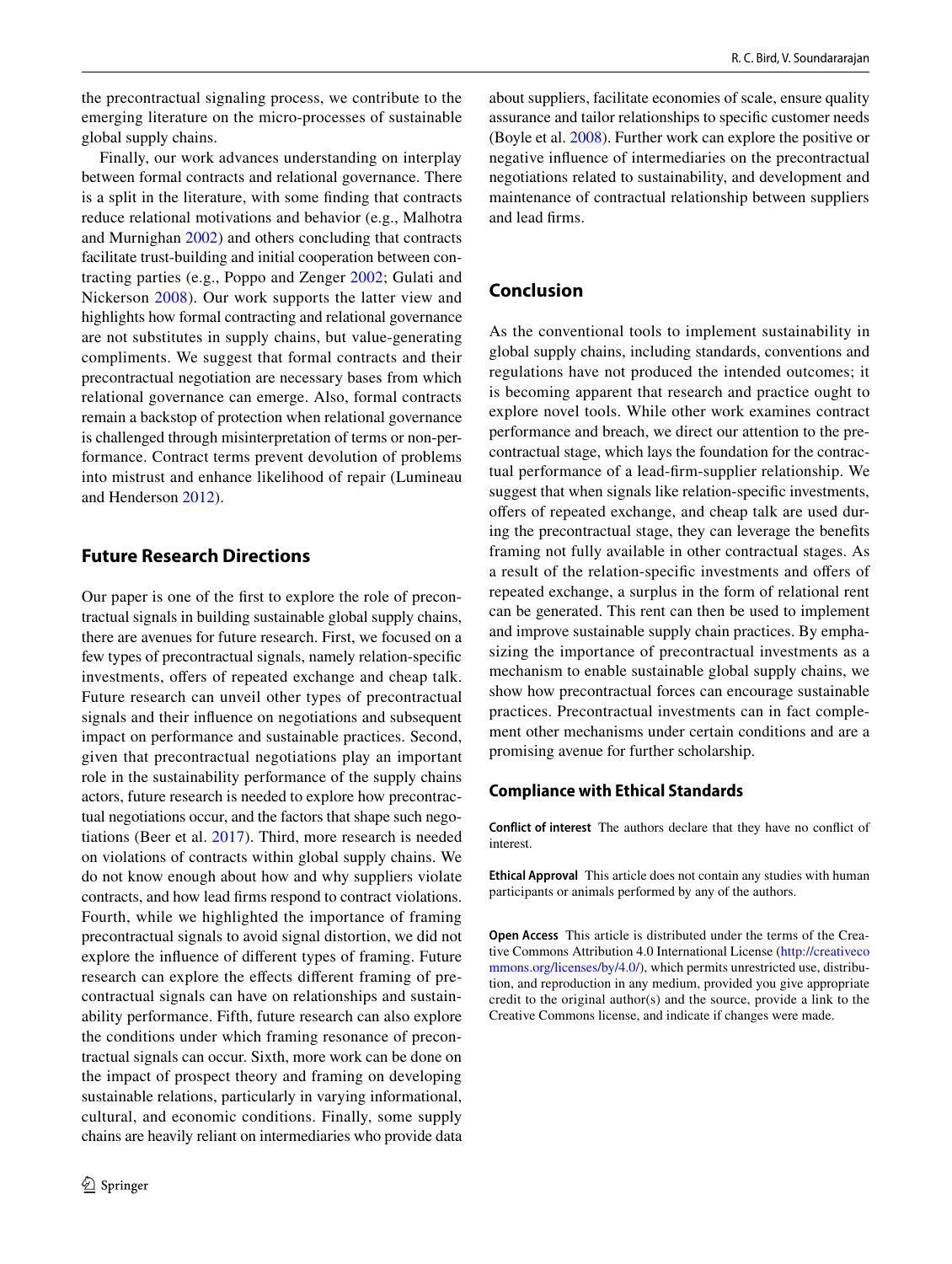#### **References**

- <span id="page-11-26"></span>Abdi, M., & Aulakh, P. S. (2017). Locus of uncertainty and relationship between contractual and relational governance in cross-border interfirm relationships. *Journal of Management, 43*(3), 771–803.
- <span id="page-11-23"></span>Anbarci, N., Ghosh, S. P., & Roy, J. (2017). Information control in reputational cheap talk. *Games and Economic Behavior, 106*, 153–160.
- <span id="page-11-11"></span>Ariño, A., Reuer, J. J., Mayer, K. J., & Jané, J. (2014). Contracts, negotiation, and learning: An examination of termination provisions. *Journal of Management Studies, 51*(3), 379–405.
- <span id="page-11-9"></span>Awaysheh, A., & Klassen, R. D. (2010). The impact of supply chain structure on the use of supplier socially responsible practices. *International Journal of Operations & Production Management, 30*(12), 1246–1268.
- <span id="page-11-29"></span>Barnes, L., & Lea-Greenwood, G. (2006). Fast fashioning the supply chain: Shaping the research agenda. *Journal of Fashion Marketing and Management: An International Journal, 10*(3), 259–271.
- <span id="page-11-16"></span>Barnhizer, D. D. (2005). Inequality of bargaining power. *University of Colorado Law Review, 76*(1), 139–241.
- <span id="page-11-6"></span>Barrientos, S., & Smith, S. (2007). Do workers benefit from ethical trade? Assessing codes of labour practice in global production systems. *Third World Quarterly, 28*(4), 713–729.
- <span id="page-11-8"></span>Bartley, T. (2007). Institutional emergence in an era of globalization: The rise of transnational private regulation of labor and environmental conditions. *American Journal of Sociology, 113*(2), 297–351.
- <span id="page-11-38"></span>Bartley, T. (2011). Transnational governance as the layering of rules: Intersections of public and private standards. *Theoretical Inquiries in Law, 12*(2), 517–542.
- <span id="page-11-3"></span>Bebchuk, L. A., & Ben-Shahar, O. (2001). Precontractual reliance. *Journal of Legal Studies, 30*(2), 423–457.
- <span id="page-11-4"></span>Beer, R., Ahn, H. S., & Leider, S. (2017). Can trustworthiness in a supply chain be signaled? *Management Science*. [https://doi.](https://doi.org/10.1287/mnsc.2017.2817) [org/10.1287/mnsc.2017.2817](https://doi.org/10.1287/mnsc.2017.2817).
- <span id="page-11-37"></span>Benford, R. D., & Snow, D. A. (2000). Framing processes and social movements: An overview and assessment. *Annual Review of Sociology, 26*(1), 611–639.
- <span id="page-11-7"></span>Bhalla, N. (2015). Captured by cotton: Girls dubed into "bonded labour" in India's textile mills. Retrieved September 12, 2018 from [https://uk.reuters.com/article/india-textiles-women](https://uk.reuters.com/article/india-textiles-women-idUKKCN0QB04920150806) [-idUKKCN0QB04920150806](https://uk.reuters.com/article/india-textiles-women-idUKKCN0QB04920150806).
- <span id="page-11-10"></span>Blyde, J. S. (2014). Preliminaries: Concepts, trends, and frameworks, Chap. 1 of Synchronized factories. In J. S. Blyde (Ed.), *Latin American and the Caribbean in the era of global value chains*. New York: Springer.
- <span id="page-11-0"></span>Bommel, H. W. M. Van (2011). A conceptual framework for analyzing sustainability strategies in industrial supply network from an innovative perspective. *Journal of Cleaner Production, 19*(8), 895–904.
- <span id="page-11-40"></span>Boyle, E., Humphreys, P., & McIvor, R. (2008). Reducing supply chain environmental uncertainty through e-intermediation: An organisation theory perspective. *International Journal of Production Economics, 114*(1), 347–362.
- <span id="page-11-34"></span>Boyle, E. H., & Lawler, E. J. (1991). Resolving conflict through explicit bargaining. *Social Forces, 69*(4), 1183–1204.
- Breaking the frame: An analysis of strategic codnition and decision making under uncertainty. *Strategic Management Journal. 20* (*10*., *977–985*.
- <span id="page-11-17"></span>Burkardt, N., Lamb, B. L., & Taylor, J. T. (1997). Power distribution in complex environmental negotiations: Does balance matter? *Journal of Public Administration Research and Theory, 7*(2), 247–275.
- <span id="page-11-13"></span>Cachon, G. P., & Lariviere, M. A. (2005). Supply chain coordination with revenue-sharing contracts: strengths and limitations. *Management Science, 51*(1), 30–44.
- <span id="page-11-2"></span>Cafaggi, F. (2013). The regulatory functions of transnational commercial contracts: New architectures. *Fordham International Law Journal, 36*(6), 1557–1618.
- <span id="page-11-14"></span>Cao, Z., & Lumineau, F. (2015). Revising the interplay between contractual and relational governance: A qualitative and meta-analytic investigation. *Journal of Operations Management, 33–34*, 15–42.
- <span id="page-11-36"></span>Carter, M. J. (2013). The hermeneutics of frames and framing: An examination of the media's construction of reality. *SAGE Open*. <https://doi.org/10.1177/2158244013487915>.
- <span id="page-11-5"></span>Choi, T. Y., & Hartley, J. L. (1996). An exploration of supplier selection practices across the supply chain. *Journal of Operations Management, 14*(4), 333–343.
- <span id="page-11-21"></span>Choi, T. Y., & Hong, Y. (2002). Unveiling the structure of supply networks: case studies in Honda, Acura, and DaimlerChrysler. *Journal of Operations Management, 20*(5), 469–493.
- <span id="page-11-25"></span>Cooter, R. D. (2000). Three effects of social norms on law: Expression, deterrence, and internalization. *Oregon Law Review, 79*(1), 1–22.
- <span id="page-11-31"></span>Cousins, P. D., Handfield, R. B., Lawson, B., & Petersen, K. J. (2006). Creating supply chain relational capital: The impact of formal and informal socialization processes. *Journal of Operations Management, 24*(6), 851–863.
- <span id="page-11-18"></span>Crawford, V. P. (1990). Relationship-specific investment. *The Quarterly Journal of Economics, 105*(2), 561–574.
- <span id="page-11-24"></span>Crawford, V. P., & Sobel, J. (1982). Strategic information transmission. *Econometrica, 50*(6), 1431–1451.
- <span id="page-11-33"></span>Dahan, N. M., Doh, J. P., Oetzel, J., & Yaziji, M. (2010). Corporate-NGO collaboration: Co-creating new business models for developing markets. *Long Range Planning, 43*(2–3), 326–342.
- <span id="page-11-35"></span>de Colle, S., & Werhane, P. H. (2008). Moral motivation across ethical theories: What can we learn for designing corporate ethics programs? *Journal of Business Ethics, 81*(4), 751–764.
- <span id="page-11-15"></span>Dedrick, J., Kraemer, K. L., & Linden, G. (2010). Who profits from innovation in global value chains?: A study of the iPod and notebook PCs. *Industrial and Corporate Change, 19*(1), 81–116.
- <span id="page-11-39"></span>Detomasi, D. A. (2007). The multinational corporation and global governance: Modelling global public policy networks. *Journal of Business Ethics, 71*(3), 321–334.
- <span id="page-11-1"></span>Dixit, A. (2009). Governance institutions and economic activity. *American Economic Review, 99*(1), 5–24.
- <span id="page-11-27"></span>Druckman, P. (2001a). Using credible advice to overcome framing effects. *Journal of Law, Economics, & Organization, 17*(1), 62–81.
- <span id="page-11-28"></span>Druckman, P. (2001b). On the limits of framing effects: Who can frame? *The Journal of Politics, 63*(4), 1041–1066.
- <span id="page-11-22"></span>Dugar, S., & Shahriar, Q. (2018). Restricted and free-form cheap-talk and the scope for efficient coordination. *Games and Economic Behavior, 109*, 294–310.
- <span id="page-11-30"></span>Dyer, J. H., & Singh, H. (1998). The relational view: Cooperative strategy and sources of interorganizational competitive advantage. *Academy of Management Review, 23*(4), 660–679.
- <span id="page-11-19"></span>Elfenbein, D. W., & Zenger, T. R. (2014). What is a relationship worth? Repeated exchange and the development and deployment of relational capital. *Organization Science, 25*(1), 222–244.
- <span id="page-11-20"></span>Elfenbein, D. W., & Zenger, T. R. (2017). Creating and capturing value in repeated exchange relationships: The second paradox of embeddedness. *Organization Science, 28*(5), 894–914.
- <span id="page-11-12"></span>Epstein, W. N. (2014). Facilitating incomplete contracts. *Case Western Reserve Law Review, 65*, 297–340.
- <span id="page-11-32"></span>Eriksson, D., & Svensson, G. (2016). The process of responsibility, decoupling point, and disengagement of moral and social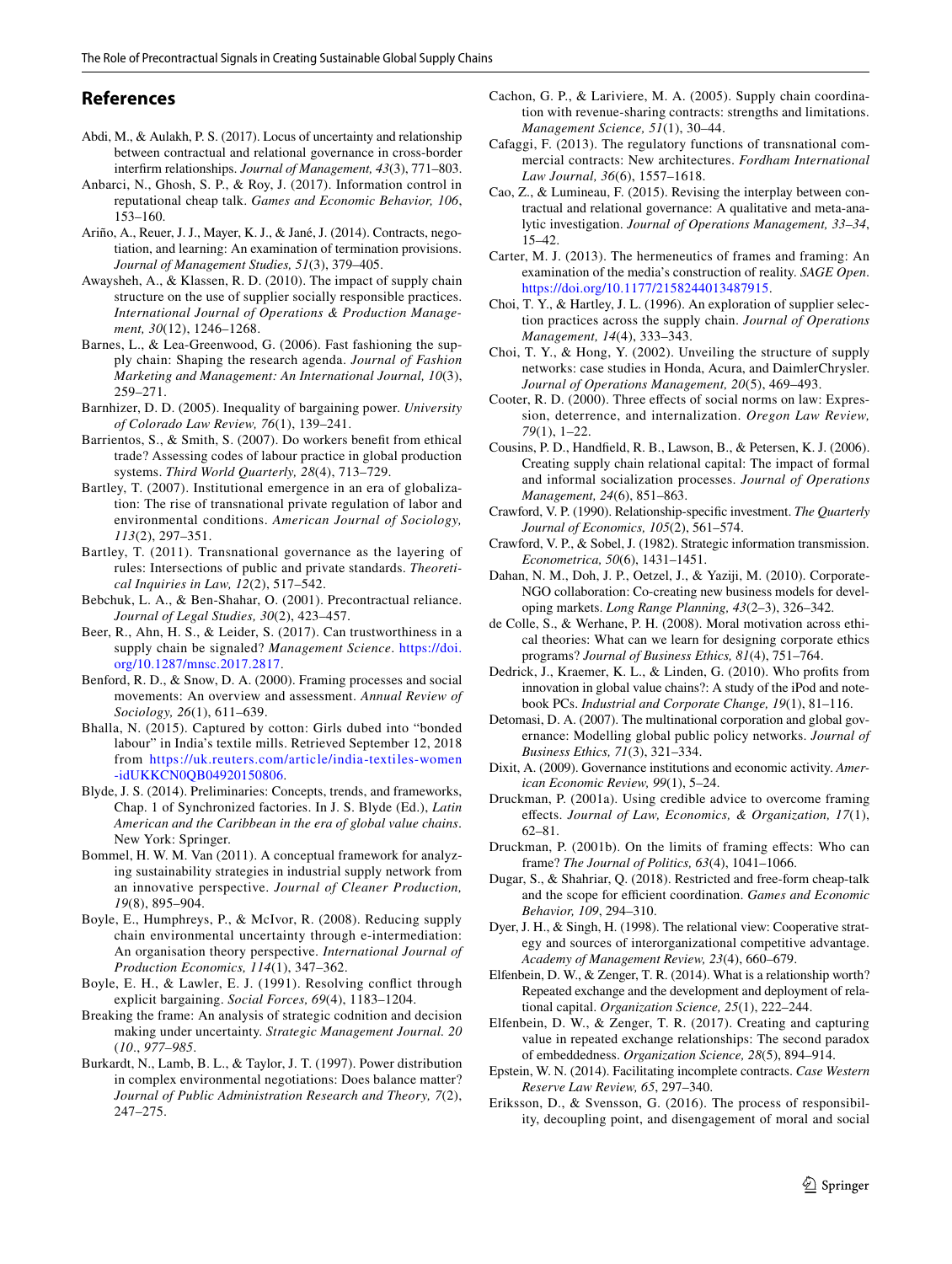responsibility in supply chains: Empirical findings and prescriptive thoughts. *Journal of Business Ethics, 134*(2), 281–298.

- <span id="page-12-24"></span>Eunni, R. V. (2009). Competing in emerging markets: The Search for a new paradigm. *Western New England Law Review, 31*, 611–624.
- <span id="page-12-14"></span>Farnsworth, E. A. (1987). Precontractual liability and preliminary agreements: Fair dealing and fair negotiations. *Columbia Law Review, 87*(2), 217–294.
- <span id="page-12-17"></span>Farrell, J. (1987). Cheap talk, coordination, and entry. *The RAND Journal of Economics, 18*(1), 34–39.
- <span id="page-12-23"></span>Frenkel, S. J. (2001). Globalization, athletic footwear commodity chains and employment relations in China. *Organization Studies, 22*(4), 531–562.
- <span id="page-12-26"></span>Frohlich, M. T., & Westbrook, R. (2001). Arcs of integration: An international study of supply chain strategies. *Journal of Operations Management, 19*(2), 185–200.
- <span id="page-12-8"></span>Gereffi, G., & Frederick, S. (2010). *The Global Apparel Value Chain, Trade And The Crisis: Challenges And Opportunities For Developing Countries*. World Bank Policy Research Working Paper Series, 5281.
- <span id="page-12-7"></span>Gereffi, G., Humphrey, J., & Sturgeon, T. (2005). The governance of global value chains. *Review of International Political Economy, 12*(1), 78–104.
- <span id="page-12-37"></span>Giorgi, S. (2017). The mind and heart of resonance: The role of cognition and emotions in frame effectiveness. *Journal of Management Studies, 54*(5), 711–738.
- <span id="page-12-5"></span>Giorgi, S., & Weber, K. (2015). Marks of distinction: Framing and audience appreciation in the context of investment advice. *Administrative Science Quarterly, 60*(2), 333–367.
- <span id="page-12-16"></span>Graves, J. M. (2004). Course of performance as evidence of intent or waiver: A meaningful preference for the latter and implications for fully broadened use under revised U.C.C. section 1-303. *Drake Law Review, 52*(2), 235–294.
- <span id="page-12-36"></span>Grayson, K., & Ambler, T. (1999). The dark side of long-term relationships in marketing services. *Journal of Marketing Research, 36*, 132–141.
- <span id="page-12-1"></span>Grimm, J. H., Hofstetter, J. S., & Sarkis, J. (2016). Exploring subsuppliers' compliance with corporate sustainability standards. *Journal of Cleaner Production, 112*, 1971–1984.
- <span id="page-12-10"></span>Gualandris, J., Klassen, R. D., Vachon, S., & Kalchschmidt, M. (2015). Sustainable evaluation and verification in supply chains: Aligning and leveraging accountability to stakeholders. *Journal of Operations Management, 38*, 1–13.
- <span id="page-12-39"></span>Gulati, R., & Nickerson, J. A. (2008). Interorganizational trust, governance choice, and exchange performance. *Organization Science, 19*(5), 688–708.
- <span id="page-12-22"></span>Guthrie, C. (2003). Prospect theory, risk preference, and the law. *Northwestern Universty Law Review, 97*(3), 1115–1163.
- <span id="page-12-25"></span>Handfield, R. B., & Bechtel, C. (2002). The role of trust and relationship structure in improving supply chain responsiveness. *Industrial Marketing Management, 31*(4), 367–382.
- <span id="page-12-30"></span>Harbison, F. (1956). Entreprenurial organization as a factor in development. *Quarterly Journal of Economics, 70*(3), 364–379.
- <span id="page-12-0"></span>Hassini, E., Surti, C., & Searcy, C. (2012). A literature review and a case study of sustainable supply chains with a focus on metrics. *International Journal of Production Economics, 140*(1), 69–82.
- <span id="page-12-9"></span>Hodal, K. (2018). Abuse is daily reality for female garment workers for Gap and H&M, says report. Retrieved September 25, 2018 from [https://www.theguardian.com/global-development/2018/jun/05/](https://www.theguardian.com/global-development/2018/jun/05/female-garment-workers-gap-hm-south-asia) [female-garment-workers-gap-hm-south-asia.](https://www.theguardian.com/global-development/2018/jun/05/female-garment-workers-gap-hm-south-asia)
- <span id="page-12-19"></span>Hodgkinson, G. P., Bown, N. J., Maule, A. J., Glaister, K. W., & Pearman, A. D. (1999).
- <span id="page-12-38"></span>Humphrey, J., & Schmitz, H. (2002). How does insertion in global value chains affect upgrading in industrial clusters? *Regional Studies, 36*(9), 1017–1027.
- <span id="page-12-12"></span>Huq, F. A., Chowdhury, I. N., & Klassen, R. D. (2016). Social management capabilities of multinational buying firms and their emerging market suppliers: An exploratory study of the clothing industry. *Journal of Operations Management, 46*, 19–37.
- Huq, F. A., Stevenson, M., & Zorzini, M. (2014). Social sustainability in developing country suppliers: An exploratory study in the ready made garments industry of Bangladesh. *International Journal of Operations & Production Management, 34*(5), 610–638.
- <span id="page-12-33"></span>Ivarsson, I., & Alvstam, C. G. (2010). Upgrading in global valuechains: A case study of technology-learning among IKEA-suppliers in China and Southeast Asia. *Journal of Economic Geography, 11*(4), 731–752.
- <span id="page-12-35"></span>Jacobs, B. W., & Singhal, V. R. (2017). The effect of the Rana Plaza disaster on shareholder wealth of retailers: Implications for sourcing strategies and supply chain governance. *Journal of Operations Management, 49*, 52–66.
- <span id="page-12-34"></span>Jap, S. D., & Ganesan, S. (2000). Control mechanisms and the relationship life cycle: Implications for safeguarding specific investments and developing commitment. *Journal of Marketing Research, 37*(2), 227–245.
- <span id="page-12-13"></span>Johnston, J. S. (1999). Communication and courtship: Cheap talk economics and the law of contract formation. *Virginia Law Review, 85*(3), 385–501.
- <span id="page-12-20"></span>Kahneman, D. (2011). *Thinking fast and slow*. Farrar, Straus and Giroux: New York.
- <span id="page-12-21"></span>Kahneman, D., & Taversky, A. (1979). Prospect theory: Analysis of decision under risk. *Econometrica, 47*(2), 263–292.
- <span id="page-12-28"></span>Kale, P., Dyer, J. H., & Singh, H. (2002). Alliance capability, stock market response, and long-term alliance success: the role of the alliance function. *Strategic Management Journal, 23*(8), 747–767.
- <span id="page-12-2"></span>Kalkanci, B., Chen, K., & Erhun, F. (2011). Contract complexity and performance under asymmetric demand information: An experimental evaluation. *Management Science, 57*(4), 689–704.
- <span id="page-12-11"></span>Khan, F. R., & Lund-Thomsen, P. (2011). CSR as imperialism: Towards a phenomenological approach to CSR in the developing world. *Journal of Change Management, 11*(1), 73–90.
- <span id="page-12-3"></span>Kostritsky, J. P. (1997). Reshaping the precontractual liability debate: Beyond short run economics. *University of Pittsburgh Law Review, 58*(2), 325–403.
- <span id="page-12-4"></span>Kostritsky, J. P. (1998). "Why infer"? What the new institutional economics has to say about law-supplied default rules. *Tulane Law Review, 73*(2), 497–554.
- <span id="page-12-15"></span>Kostritsky, J. P. (2008). Uncertainty, reliance, preliminary negotiations and the holdup problem. *SMU Law Review, 61*(4), 1377–1439.
- <span id="page-12-18"></span>Krishnamurthy, P. (2001). Attribute framing and goal framing effects in health decisions. *Organizational Behavior and Human Decision Processes, 85*(2), 382–399.
- <span id="page-12-6"></span>Lambert, D. M., Cooper, M. C., & Pagh, J. D. (1998). Supply chain management: Implementation issues and research opportunities. *The International Journal of Logistics Management, 9*(2), 1–20.
- <span id="page-12-29"></span>Laughland, P., & Bansal, T. (2011). The top ten reasons why businesses aren't more sustainable. *Ivey Business Journal (Online)*, [https://](https://iveybusinessjournal.com/publication/the-top-ten-reasons-why-businesses-arent-more-sustainable/) [iveybusinessjournal.com/publication/the-top-ten-reasons-why](https://iveybusinessjournal.com/publication/the-top-ten-reasons-why-businesses-arent-more-sustainable/)[businesses-arent-more-sustainable/](https://iveybusinessjournal.com/publication/the-top-ten-reasons-why-businesses-arent-more-sustainable/).
- <span id="page-12-27"></span>Lavie, D. (2006). The competitive advantage of interconnected firms: An extension of the resource based view. *Academy of Management Review, 31*(3), 638–658.
- <span id="page-12-32"></span>Lazzarini, S. G., Miller, G. J., & Zenger, T. R. (2008). Dealing with the paradox of embeddedness: The role of contracts and trust in facilitating movement out of committed relationships. *Organization Science, 19*(5), 709–728.
- <span id="page-12-31"></span>Lerbinger, O. (2014). *The global manager: Contemporary issues and corporate responses*. New York: Palgrave Macmillian.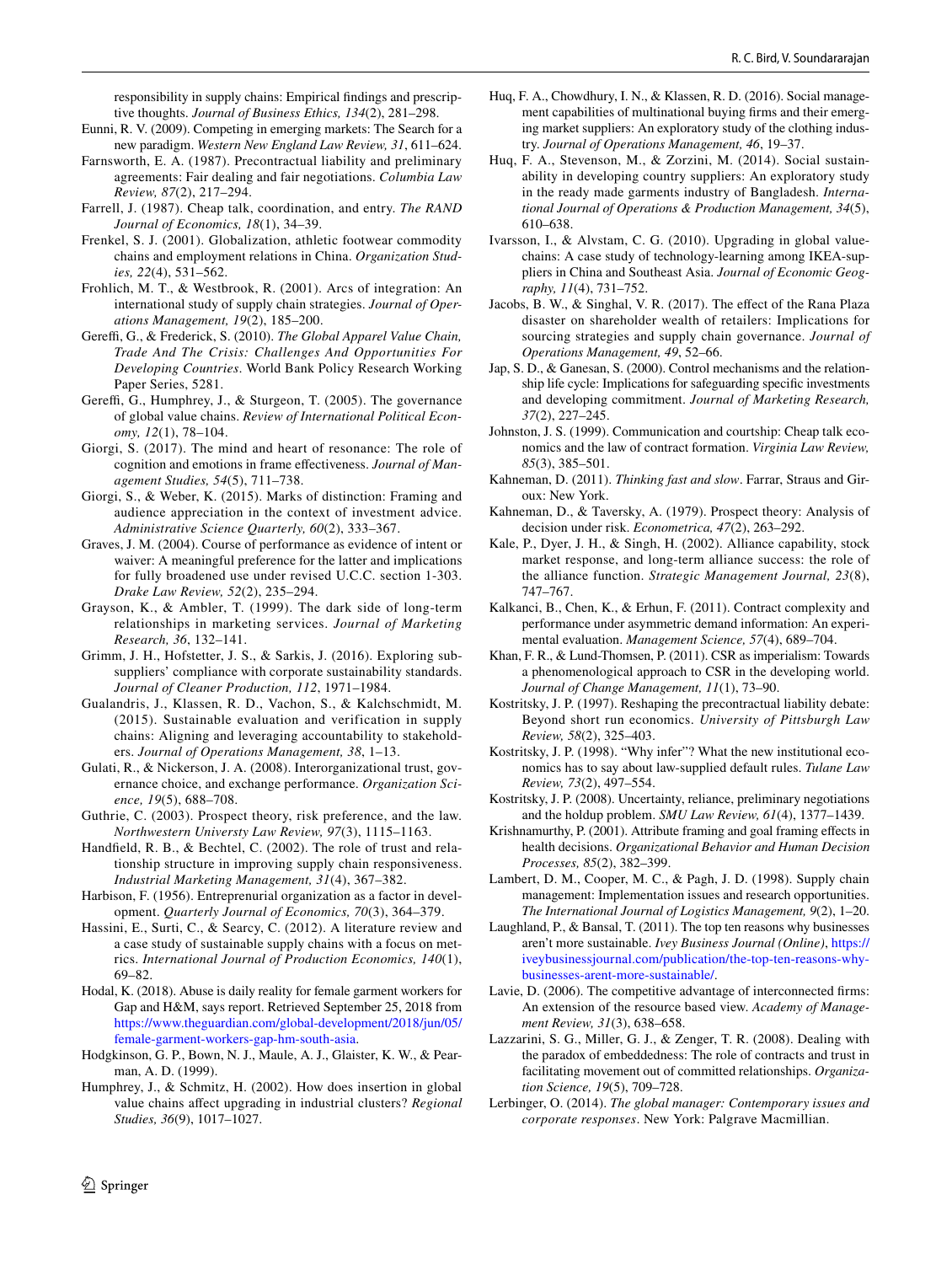- <span id="page-13-30"></span>Levin, I. P., & Gaeth, G. J. (1988). Framing of attribute information before and after consuming the product. *Journal of Consumer Research, 15*(3), 374–378.
- <span id="page-13-29"></span>Levin, I. P., Schneider, S. L., & Gaeth, G. J. (1998). All frames are not created equal: A typology and critical analysis of framing effects. *Organizational Behavior and Human Decision Processes, 76*(2), 149–188.
- <span id="page-13-8"></span>Levitsky, S., & Murillo, M. W. (2009). Variation in institutional strength. *Annual Review of Political Science, 12*, 115–133.
- <span id="page-13-0"></span>Levy, D., Reinecke, J., & Manning, S. (2015). The political dynamics of sustainable coffee: Contested value regimes and the transformation of sustainability. *Journal of Management Studies*. <https://doi.org/10.1111/joms.12144>.
- <span id="page-13-10"></span>Lin, L. W. (2009). Legal transplants through private contracting: Codes of vendor conduct in global supply chains as an example. *American Journal of Comparative Law, 57*(3), 711–744.
- <span id="page-13-1"></span>Linton, J. D., Klassen, R., & Jayaraman, V. (2007). Sustainable supply chains: An introduction. *Journal of Operations Management, 25*(6), 1075–1082.
- <span id="page-13-15"></span>Locke, R., Amengual, M., & Mangla, A. (2009). Virtue out of necessity? Compliance, commitment, and the improvement of labor conditions in global supply chains. *Politics & Society, 37*(3), 319–351.
- <span id="page-13-4"></span>Lumineau, F., & Henderson, J. E. (2012). The influence of relational experience and contractual governance on the negotiation strategy in buyer–supplier disputes. *Journal of Operations Management, 30*(5), 382–395.
- <span id="page-13-5"></span>Lumineau, F., & Malhotra, D. (2011). Shadow of the contract: How contract structure shapes interfirm dispute resolution. *Strategic Management Journal, 32*(5), 532–555.
- <span id="page-13-40"></span>Lund-Thomsen, P., & Lindgreen, A. (2014). Corporate social responsibility in global value chains: Where are we now and where are we going? *Journal of Business Ethics, 123*(1), 11–22.
- <span id="page-13-9"></span>Lund-Thomsen, P., & Nadvi, K. (2010). Clusters, chains and compliance: Corporate social responsibility and governance in football manufacturing in South Asia. *Journal of Business Ethics, 93*(2), 201–222.
- <span id="page-13-19"></span>Macneil, I. R. (1978). Contracts: Adjustment of long-term economic relations under classical, neoclassical, and relational contract law. *Northwestern University Law Review, 72*, 854–905.
- <span id="page-13-26"></span>Macneil, I. R. (1987). Relational contract theory as sociology: A reply to professors Lindenberg and de Vos. *Journal of Institutional and Theoretical Economics, 143*(2), 272–290.
- <span id="page-13-42"></span>Malhotra, D., & Murnighan, J. K. (2002). The effects of contracts on interpersonal trust. *Administrative Science Quarterly, 47*(3), 534–559.
- <span id="page-13-3"></span>Maloni, M. J., & Brown, M. E. (2006). Corporate social responsibility in the supply chain: An application in the food industry. *Journal of Business Ethics, 68*(1), 35–52.
- <span id="page-13-31"></span>Marteau, T. M. (1989). Framing of information: Its influence upon decisions of doctors and patients. *British Journal of Social Psychology, 28*, 89–94.
- <span id="page-13-11"></span>McCarthy, L. (2017). Empowering women through corporate social responsibility: A feminist Foucauldian critique. *Business Ethics Quarterly, 27*(4), 603–631.
- <span id="page-13-36"></span>McDonnell, T. E., Bail, C. A., & Tavory, I. (2017). A theory of resonance. *Sociological Theory, 35*(1), 1–14.
- <span id="page-13-16"></span>Mena, S., & Palazzo, G. (2012). Input and output legitimacy of multi-stakeholder initiatives. *Business Ethics Quarterly, 22*(3), 527–556.
- <span id="page-13-14"></span>Mena, S., & Waeger, D. (2014). Activism for corporate responsibility: Conceptualizing private regulation opportunity structures. *Journal of Management Studies, 51*(7), 1091–1117.
- <span id="page-13-33"></span>Molm, L. D., Takahashi, N., & Peterson, G. (2000). Risk and trust in social exchange: An experimental test of a classical proposition. *American Journal of Sociology, 105*(5), 1396–1427.
- <span id="page-13-28"></span>Moore, D. H. (2003). A signaling theory of human rights compliance. *Northwestern University Law Review, 97*(2), 879–910.
- <span id="page-13-37"></span>Nadvi, K. (2008). Global standards, global governance and the organization of global value chains. *Journal of Economic Geography, 8*(3), 323–343.
- <span id="page-13-25"></span>Narasimhan, S. (1989). Relationship or boundary? Handling successive contracts. *California Law Review, 77*(5), 1077–1122.
- <span id="page-13-32"></span>Nidumolu, R., Prahalad, C. K., & Rangaswami, M. R. (2009). Why sustainability is now the key driver of innovation. *Harvard Business Review, 87*(9), 56–64.
- <span id="page-13-6"></span>Olander, H., Hurmelinna-Laukkanen, P., Blomqvist, K., & Ritala, P. (2010). The dynamics of relational and contractual governance mechanisms in knowledge sharing of collaborative R&D projects. *Knowledge Process Management, 17*(4), 188–204.
- <span id="page-13-38"></span>Parmigiani, A., & Rivera-Santos, M. (2015). Sourcing for the base of the pyramid: Constructing supply chains to address voids in subsistence markets. *Journal of Operations Management, 33*, 60–70.
- <span id="page-13-7"></span>Poppo, L., & Zenger, T. (2002). Do formal contracts and relational governance function as substitutes or complements? *Strategic Management Journal, 23*(8), 707–725.
- <span id="page-13-27"></span>Posner, E. (2000). *Law and Social Norms*. Cambridge: Harvard University Press.
- <span id="page-13-35"></span>Prajogo, D., & Olhager, J. (2012). Supply chain integration and performance: The effects of long-term relationships, information technology and sharing, and logistics integration. *International Journal of Production Economics, 135*(1), 514–522.
- <span id="page-13-23"></span>Rahim, M. M. (2017). Improving social responsibility in RMG industries through a new governance approach in laws. *Journal of Business Ethics, 143*(4), 807–826.
- <span id="page-13-22"></span>Ranere, S. W. (2008). Charting a course: How courts should interpret course of dealing in a battle-of-forms dispute. *Suffolk University Law Review, 41*(3), 671–695.
- <span id="page-13-2"></span>Rao, P., & Holt, D. (2005). Do green supply chain lead to competitiveness and economic performance. *International Journal of Operation and Production Management, 25*(9), 898–916.
- <span id="page-13-34"></span>Rousseau, D. M., Sitkin, S. B., Burt, R. S., & Camerer, C. (1998). Not so different after all: A cross-discipline view of trust. *Academy of Management Review, 23*(3), 393–404.
- <span id="page-13-24"></span>Rubin, J. Z., & Brown, B. R. (1975). *The social psychology of bargaining and negotiation*. New York: Academic Press.
- <span id="page-13-17"></span>Saini, D. S., & Budhwar, P. S. (2008). Managing the human resource in Indian SMEs: The role of indigenous realities. *Journal of World Business, 43*(4), 417–434.
- <span id="page-13-21"></span>Salbu, S. R. (1997). Evolving contract as a device for flexible coordination and control. *American Business Law Journal, 34*(3), 329–384.
- <span id="page-13-20"></span>Schepker, D. J., Oh, W. Y., Martynov, A., & Poppo, L. (2014). The many futures of contracts: Moving beyond structure and safeguarding to coordination and adaptation. *Journal of Management, 40*(1), 193–225.
- <span id="page-13-12"></span>Scherer, A. G., & Palazzo, G. (2011). The new political role of business in a globalized world: A review of a new perspective on CSR and its implications for the firm, governance, and democracy. *Journal of Management Studies, 48*(4), 899–931.
- <span id="page-13-39"></span>Scherer, A. G., Palazzo, G., & Baumann, D. (2006). Global rules and private actors: Toward a new role of the transnational corporation in global governance. *Business Ethics Quarterly, 16*(4), 505–532.
- <span id="page-13-13"></span>Scherer, A. G., Rasche, A., Palazzo, G., & Spicer, A. (2016). Managing for political corporate social responsibility: New challenges and directions for PCSR 2.0. *Journal of Management Studies, 53*(3), 273–298.
- <span id="page-13-41"></span>Scheufele, D. A. (1999). Framing as a theory of media effects. *Journal of Communication, 49*(1), 103–122.
- <span id="page-13-18"></span>Scholz, J. T. (1984). Cooperation, deterrence, and the ecology of regulatory enforcement. *Law and Society Review., 18*, 179–224.